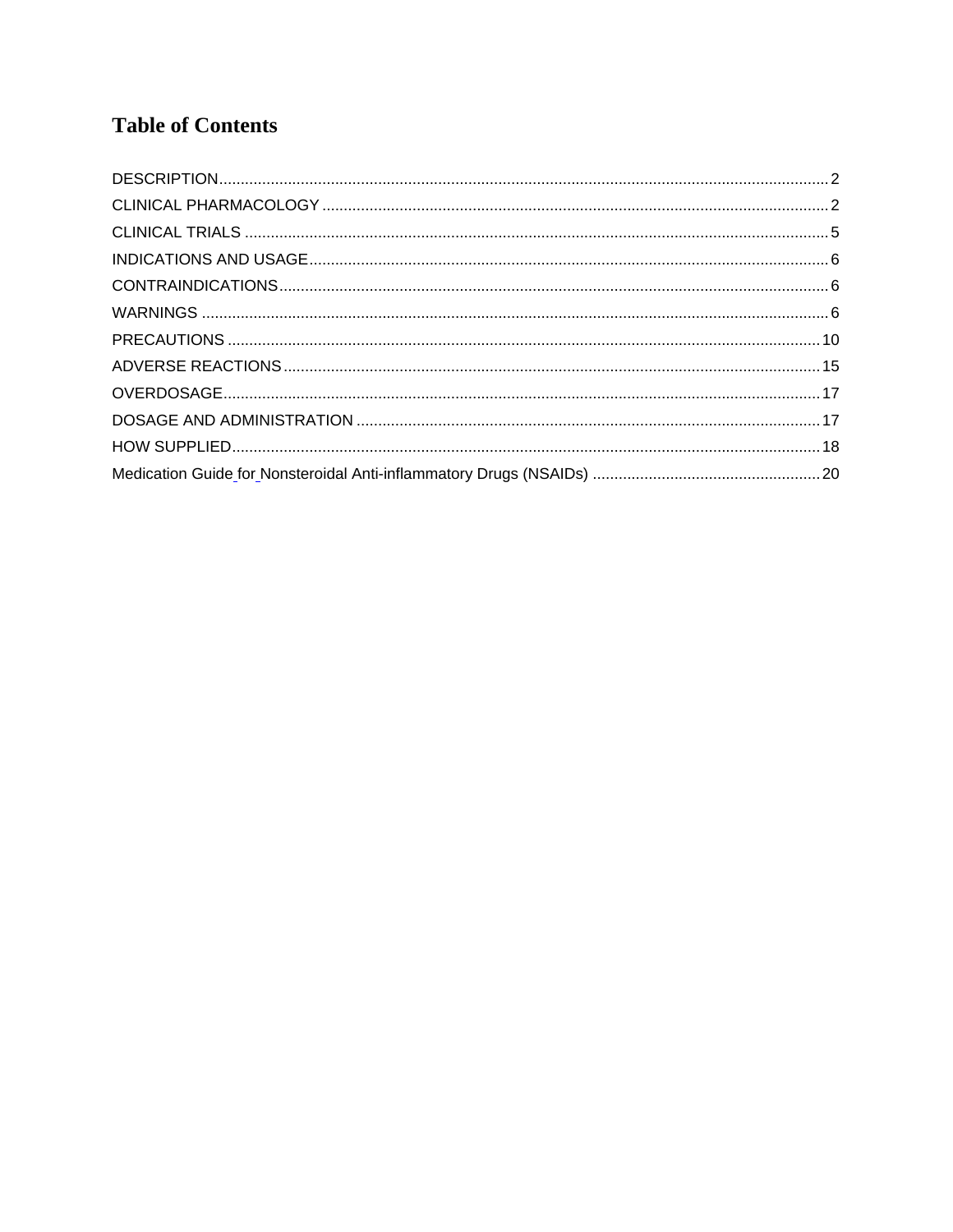### **Etodolac Capsules, USP 200 and 300 mg**

### **Rx only**

### **Cardiovascular Thrombotic Events**

- Nonsteroidal anti-inflammatory drugs (NSAIDs) cause an increased risk of serious cardiovascular thrombotic events, including myocardial infarction and stroke, which can be fatal. This risk may occur early in treatment and may increase with duration of use (see **WARNINGS** and **PRECAUTIONS**).
- Etodolac is contraindicated in the setting of coronary artery bypass graft (CABG) surgery (see **CONTRAINDICATIONS** and **WARNINGS**).

### **Gastrointestinal Risk**

• NSAIDs cause an increased risk of serious gastrointestinal adverse events including bleeding, ulceration, and perforation of the stomach or intestines, which can be fatal. These events can occur at any time during use and without warning symptoms. Elderly patients are at a greater risk for serious gastrointestinal (GI) events (see **WARNINGS**).

### **DESCRIPTION**

<span id="page-1-0"></span>Etodolac is a member of the pyranocarboxylic acid group of nonsteroidal anti-inflammatory drugs (NSAIDs). Etodolac is a racemic mixture of [+]S and [-]R-enantiomers. Etodolac is a white crystalline compound, insoluble in water but soluble in alcohols, chloroform, dimethyl sulfoxide, and aqueous polyethylene glycol.

The chemical name is (±) 1,8-diethyl-1,3,4,9-tetrahydropyrano-[3,4-b]indole-1-acetic acid. The molecular weight of the base is 287.37. It has a pKa of 4.65 and an n-octanol:water partition coefficient of 11.4 at pH 7.4. The molecular formula for etodolac is  $C_{17}H_{21}NO_3$ , and it has the following structural formula:



Each etodolac capsule, USP is for oral administration, contains 200 mg or 300 mg of etodolac. In addition, each capsule contains the following inactive ingredients: black iron oxide, black SW-9008/SW-9009, colloidal silicon dioxide, croscarmellose sodium, gelatin, lactose monohydrate, sodium lauryl sulfate, stearic acid, talc and titanium dioxide.

### **CLINICAL PHARMACOLOGY**

### <span id="page-1-1"></span>**Pharmacodynamics**

Etodolac is a nonsteroidal anti-inflammatory drug (NSAID) that exhibits anti-inflammatory, analgesic, and antipyretic activities in animal models. The mechanism of action of etodolac, like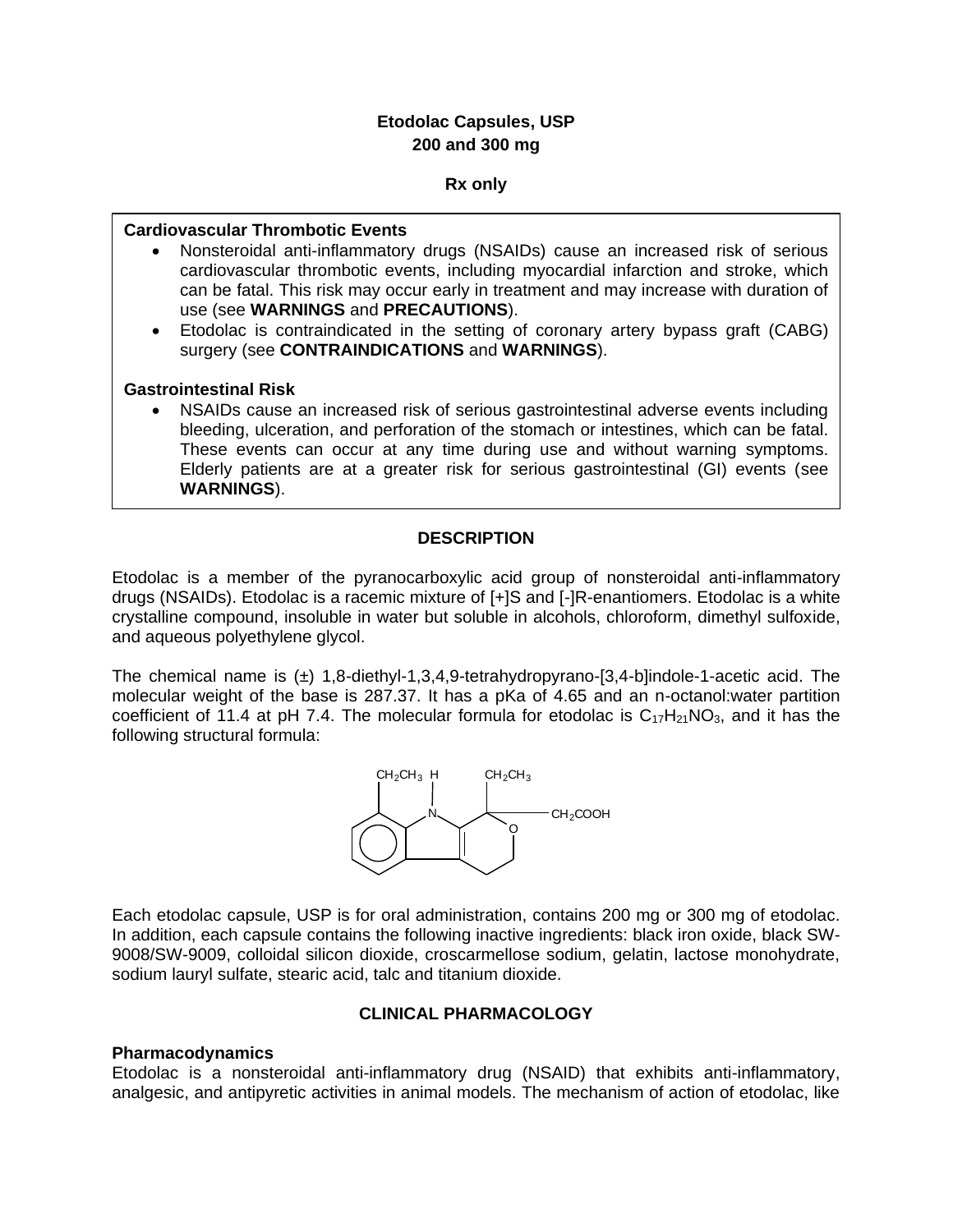that of other NSAIDs, is not completely understood, but may be related to prostaglandin synthetase inhibition.

Etodolac is a racemic mixture of [-]R- and [+]S-etodolac. As with other NSAIDs, it has been demonstrated in animals that the [+]S-form is biologically active. Both enantiomers are stable and there is no [-]R to [+]S conversion *in vivo*.

### **Pharmacokinetics**

### *Absorption*

The systemic bioavailability of etodolac is 100% as compared to solution and at least 80% as determined from mass balance studies. Etodolac is well absorbed and had a relative bioavailability of 100% when 200 mg capsules were compared with a solution of etodolac. Based on mass balance studies, the systemic availability of etodolac from either the tablet or capsule formulation is at least 80%. Etodolac does not undergo significant first-pass metabolism following oral administration. Mean ( $\pm$  1 SD) peak plasma concentrations ( $C_{\text{max}}$ ) range from approximately 14  $\pm$  4 to 37  $\pm$  9 mcg/mL after 200 to 600 mg single doses and are reached in 80 ± 30 minutes (see Table 1 for summary of pharmacokinetic parameters). The doseproportionality based on the area under the plasma concentration-time curve (AUC) is linear following doses up to 600 mg every 12 hours. Peak concentrations are dose proportional for both total and free etodolac following doses up to 400 mg every 12 hours, but following a 600 mg dose, the peak is about 20% higher than predicted on the basis of lower doses. The extent of absorption of etodolac is not affected when etodolac is administered after a meal. Food intake, however, reduces the peak concentration reached by approximately one-half and increases the time to peak concentration by 1.4 to 3.8 hours.

| <b>PK</b><br>Parameters                                      | Normal<br>Healthy<br>Adults<br>$(18 -$<br>$65$ <sup>*</sup><br>(n=179) | Healthy<br>Males<br>$(18-65)$<br>$(n=176)$ | Healthy<br>Females<br>$(27-65)$<br>$(n=3)$ | Elderly<br>( > 65)<br>$(70-$<br>84) | <b>Dialysis</b><br>On | Hemodialysis<br>$(24-65)$<br>$(n=9)$<br><b>Dialysis</b><br>Off | Renal<br>Impairment<br>$(46-73)$<br>$(n=10)$ | Hepatic<br>Impairment<br>$(34-60)$<br>$(n=9)$ |
|--------------------------------------------------------------|------------------------------------------------------------------------|--------------------------------------------|--------------------------------------------|-------------------------------------|-----------------------|----------------------------------------------------------------|----------------------------------------------|-----------------------------------------------|
| $Tmax$ , h                                                   | 1.4<br>(61%)†                                                          | 1.4<br>(60%)                               | 1.7<br>(60%)                               | 1.2<br>(43%)                        | 1.7<br>(88%)          | 0.9<br>(67%)                                                   | 2.1<br>(46%)                                 | 1.1<br>(15%)                                  |
| Oral<br>Clearance,<br>mL/h/kg<br>(CL/F)                      | 49.1<br>(33%)                                                          | 49.4<br>(33%)                              | 35.7<br>(28%)                              | 45.7<br>(27%)                       | N/A                   | N/A                                                            | 58.3<br>(19%)                                | 42.0<br>(43%)                                 |
| Apparent<br>Volume<br>of<br>Distribution,<br>mL/kg<br>(Vd/F) | 393<br>(29%)                                                           | 394<br>(29%)                               | 300<br>(8%)                                | 414<br>(38%)                        | N/A                   | N/A                                                            | N/A                                          | N/A                                           |
| Terminal<br>Half-Life, h                                     | 6.4<br>(22%)                                                           | 6.4<br>(22%)                               | 7.9<br>(35%)                               | 6.5<br>(24%)                        | 5.1<br>(22%)          | 7.5<br>(34%)                                                   | N/A                                          | 5.7<br>(24%)                                  |

| Table 1. Mean (CV%)† Pharmacokinetic Parameters of Etodolac in Normal Healthy Adults |
|--------------------------------------------------------------------------------------|
| and Various Special Populations                                                      |

† % Coefficient of variation

\* Age Range (years)

 $N/A$  = not available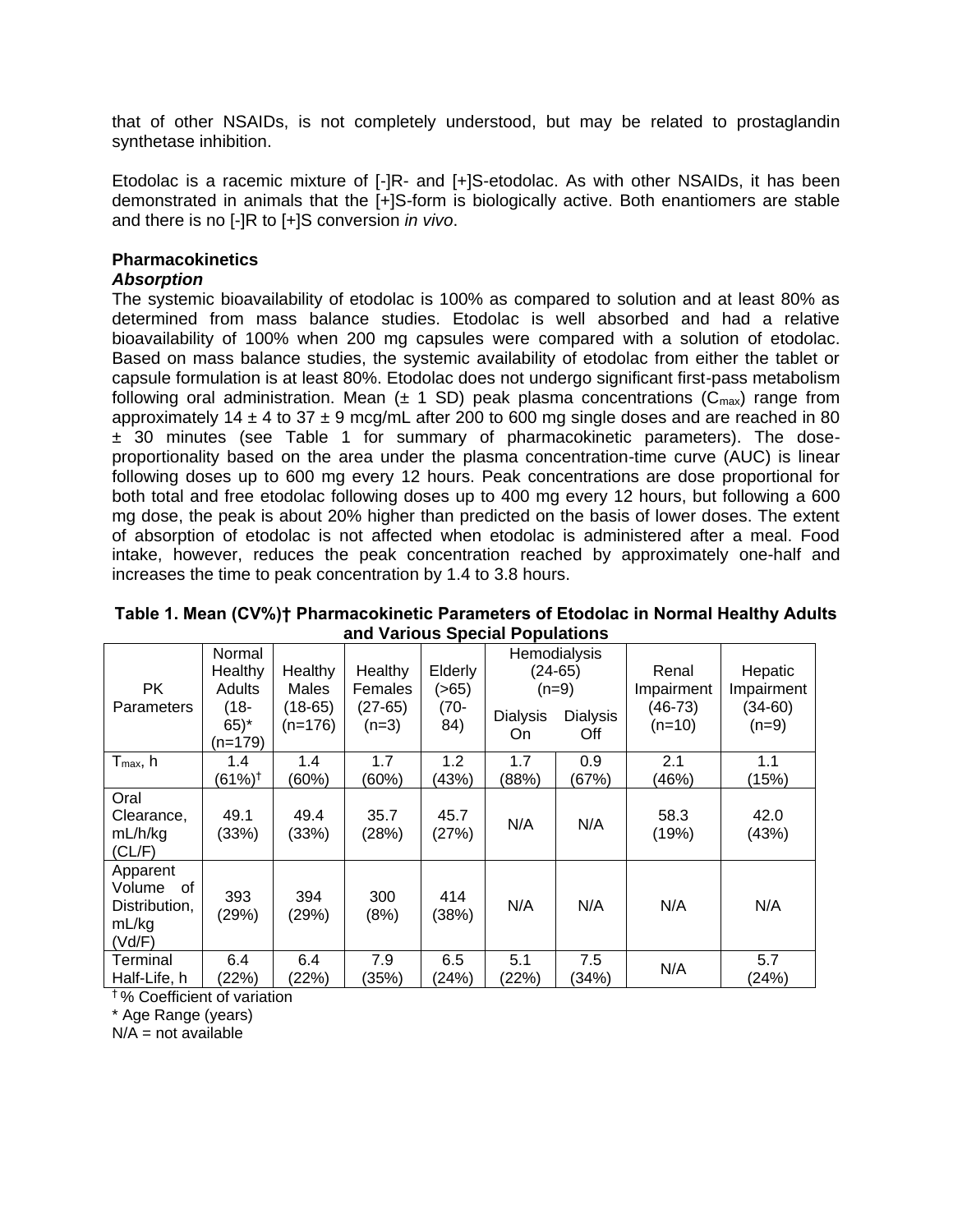### *Distribution*

The mean apparent volume of distribution (Vd/F) of etodolac is approximately 390 mL/kg. Etodolac is more than 99% bound to plasma proteins, primarily to albumin. The free fraction is less than 1% and is independent of etodolac total concentration over the dose range studied. It is not known whether etodolac is excreted in human milk; however, based on its physicalchemical properties, excretion into breast milk is expected. Data from *in vitro* studies, using peak serum concentrations at reported therapeutic doses in humans, show that the etodolac free fraction is not significantly altered by acetaminophen, ibuprofen, indomethacin, naproxen, piroxicam, chlorpropamide, glipizide, glyburide, phenytoin, and probenecid.

### *Metabolism*

Etodolac is extensively metabolized in the liver. The role, if any, of a specific cytochrome P450 system in the metabolism of etodolac is unknown. Several etodolac metabolites have been identified in human plasma and urine. Other metabolites remain to be identified. The metabolites include 6-, 7-, and 8-hydroxylated-etodolac and etodolac glucuronide. After a single dose of 14C-etodolac, hydroxylated metabolites accounted for less than 10% of total drug in serum. On chronic dosing, hydroxylated-etodolac metabolite does not accumulate in the plasma of patients with normal renal function. The extent of accumulation of hydroxylated-etodolac metabolites in patients with renal dysfunction has not been studied. The hydroxylated-etodolac metabolites undergo further glucuronidation followed by renal excretion and partial elimination in the feces.

### *Excretion*

The mean oral clearance of etodolac following oral dosing is 49  $(\pm 16)$  mL/h/kg. Approximately 1% of an etodolac dose is excreted unchanged in the urine with 72% of the dose excreted into urine as parent drug plus metabolite:

| - etodolac, unchanged                         | 1%         |
|-----------------------------------------------|------------|
| - etodolac glucuronide                        | 13%        |
| - hydroxylated metabolites (6-, 7-, and 8-OH) | 5%         |
| - hydroxylated metabolite glucuronides        | <b>20%</b> |
| - unidentified metabolites                    | 33%        |

Although renal elimination is a significant pathway of excretion for etodolac metabolites, no dosing adjustment in patients with mild to moderate renal dysfunction is generally necessary. The terminal half-life  $(t_{\%})$  of etodolac is 6.4 hours (22% CV). In patients with severe renal dysfunction or undergoing hemodialysis, dosing adjustment is not generally necessary.

Fecal excretion accounted for 16% of the dose.

### **Special Populations**

### *Geriatric*

In etodolac clinical studies, no overall differences in safety or effectiveness were observed between these patients and younger patients. In pharmacokinetic studies, age was shown not to have any effect on etodolac half-life or protein binding, and there was no change in expected drug accumulation. Therefore, no dosage adjustment is generally necessary in the elderly on the basis of pharmacokinetics (see **PRECAUTIONS**, **Geriatric Use**).

Etodolac is eliminated primarily by the kidney. Because elderly patients are more likely to have decreased renal function, care should be taken in dose selection, and it may be useful to monitor renal function (see **WARNINGS**, *Renal Effects*).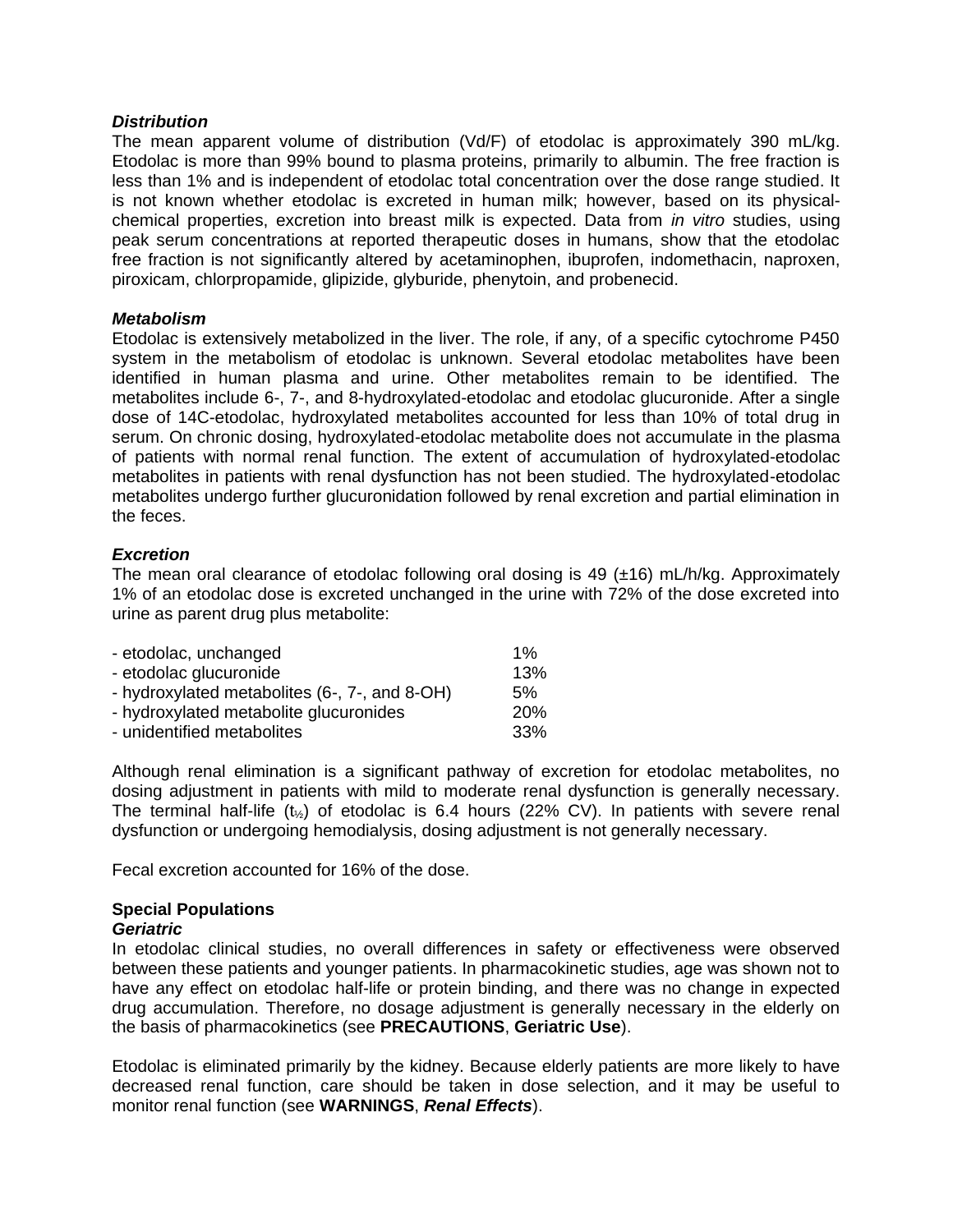### *Pediatric*

Safety and effectiveness in pediatric patients below the age of 18 years have not been established.

### *Race*

Pharmacokinetic differences due to race have not been identified. Clinical studies included patients of many races, all of whom responded in a similar fashion.

### *Hepatic Insufficiency*

Etodolac is predominantly metabolized by the liver. In patients with compensated hepatic cirrhosis, the disposition of total and free etodolac is not altered. Patients with acute and chronic hepatic diseases do not generally require reduced doses of etodolac compared to patients with normal hepatic function. However, etodolac clearance is dependent on liver function and could be reduced in patients with severe hepatic failure. Etodolac plasma protein binding did not change in patients with compensated hepatic cirrhosis given etodolac.

### *Renal Insufficiency*

Etodolac pharmacokinetics have been investigated in subjects with renal insufficiency. Etodolac renal clearance was unchanged in the presence of mild-to-moderate renal failure (creatinine clearance 37 to 88 mL/min). Furthermore, there were no significant differences in the disposition of total and free etodolac in these patients. However, etodolac should be used with caution in such patients because, as with other NSAIDs, it may further decrease renal function in some patients. In patients undergoing hemodialysis, there was a 50% greater apparent clearance of total etodolac, due to a 50% greater unbound fraction. Free etodolac clearance was not altered, indicating the importance of protein binding in etodolac's disposition. Etodolac is not significantly removed from the blood in patients undergoing hemodialysis.

### **CLINICAL TRIALS**

### <span id="page-4-0"></span>**Analgesia**

Controlled clinical trials in analgesia were single-dose, randomized, double-blind, parallel studies in three pain models, including dental extractions. The analgesic effective dose for etodolac established in these acute pain models was 200 to 400 mg. The onset of analgesia occurred approximately 30 minutes after oral administration. Etodolac 200 mg provided efficacy comparable to that obtained with aspirin (650 mg). Etodolac 400 mg provided efficacy comparable to that obtained with acetaminophen with codeine  $(600 \text{ mg} + 60 \text{ mg})$ . The peak analgesic effect was between 1 to 2 hours. Duration of relief averaged 4 to 5 hours for 200 mg of etodolac and 5 to 6 hours for 400 mg of etodolac as measured by when approximately half of the patients required remedication.

### **Osteoarthritis**

The use of etodolac in managing the signs and symptoms of osteoarthritis of the hip or knee was assessed in double-blind, randomized, controlled clinical trials in 341 patients. In patients with osteoarthritis of the knee, etodolac, in doses of 600 to 1,000 mg/day, was better than placebo in two studies. The clinical trials in osteoarthritis used b.i.d. dosage regimens.

### **Rheumatoid Arthritis**

In a 3-month study with 426 patients, etodolac 300 mg b.i.d. was effective in management of rheumatoid arthritis and comparable in efficacy to piroxicam 20 mg/day. In a long-term study with 1,446 patients in which 60% of patients completed 6 months of therapy and 20% completed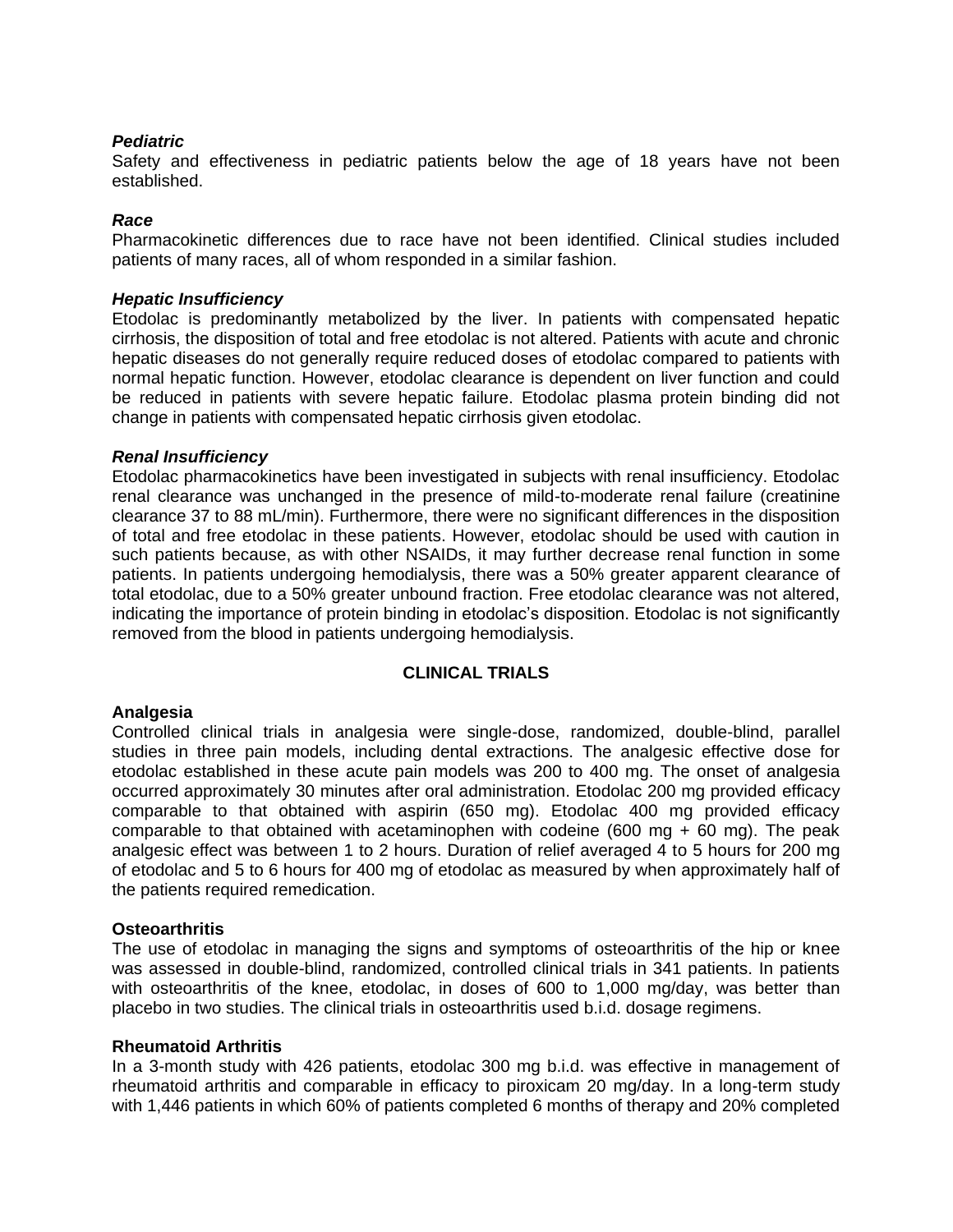3 years of therapy, etodolac in a dose of 500 mg b.i.d. provided efficacy comparable to that obtained with ibuprofen 600 mg q.i.d. In clinical trials of rheumatoid arthritis patients, etodolac has been used in combination with gold, d-penicillamine, chloroquine, corticosteroids, and methotrexate.

### **INDICATIONS AND USAGE**

<span id="page-5-0"></span>Carefully consider the potential benefits and risks of etodolac and other treatment options before deciding to use etodolac. Use the lowest effective dose for the shortest duration consistent with individual patient treatment goals (see **WARNINGS**).

Etodolac capsules are indicated:

- For acute and long-term use in the management of signs and symptoms of the following:
	- 1. Osteoarthritis
	- 2. Rheumatoid arthritis
- <span id="page-5-1"></span>• For the management of acute pain

### **CONTRAINDICATIONS**

Etodolac is contraindicated in patients with known hypersensitivity to etodolac or other ingredients in etodolac capsules.

Etodolac should not be given to patients who have experienced asthma, urticaria, or other allergic-type reactions after taking aspirin or other NSAIDs. Severe, rarely fatal, anaphylacticlike reactions to NSAIDs have been reported in such patients (see **WARNINGS**, **Anaphylactoid Reactions** and **PRECAUTIONS**, *Pre-existing Asthma*).

<span id="page-5-2"></span>• In the setting of coronary artery bypass graft (CABG) surgery (see **WARNINGS**)

#### **WARNINGS**

### **Cardiovascular Effects**

#### *Cardiovascular Thrombotic Events*

Clinical trials of several COX-2 selective and nonselective NSAIDs of up to three years duration have shown an increased risk of serious cardiovascular (CV) thrombotic events, including myocardial infarction (MI) and stroke, which can be fatal. Based on available data, it is unclear that the risk for CV thrombotic events is similar for all NSAIDs. The relative increase in serious CV thrombotic events over baseline conferred by NSAID use appears to be similar in those with and without known CV disease or risk factors for CV disease. However, patients with known CV disease or risk factors had a higher absolute incidence of excess serious CV thrombotic events, due to their increased baseline rate. Some observational studies found that this increased risk of serious CV thrombotic events began as early as the first weeks of treatment. The increase in CV thrombotic risk has been observed most consistently at higher doses.

To minimize the potential risk for an adverse CV event in NSAID-treated patients, use the lowest effective dose for the shortest duration possible. Physicians and patients should remain alert for the development of such events, throughout the entire treatment course, even in the absence of previous CV symptoms. Patients should be informed about the symptoms of serious CV events and the steps to take if they occur.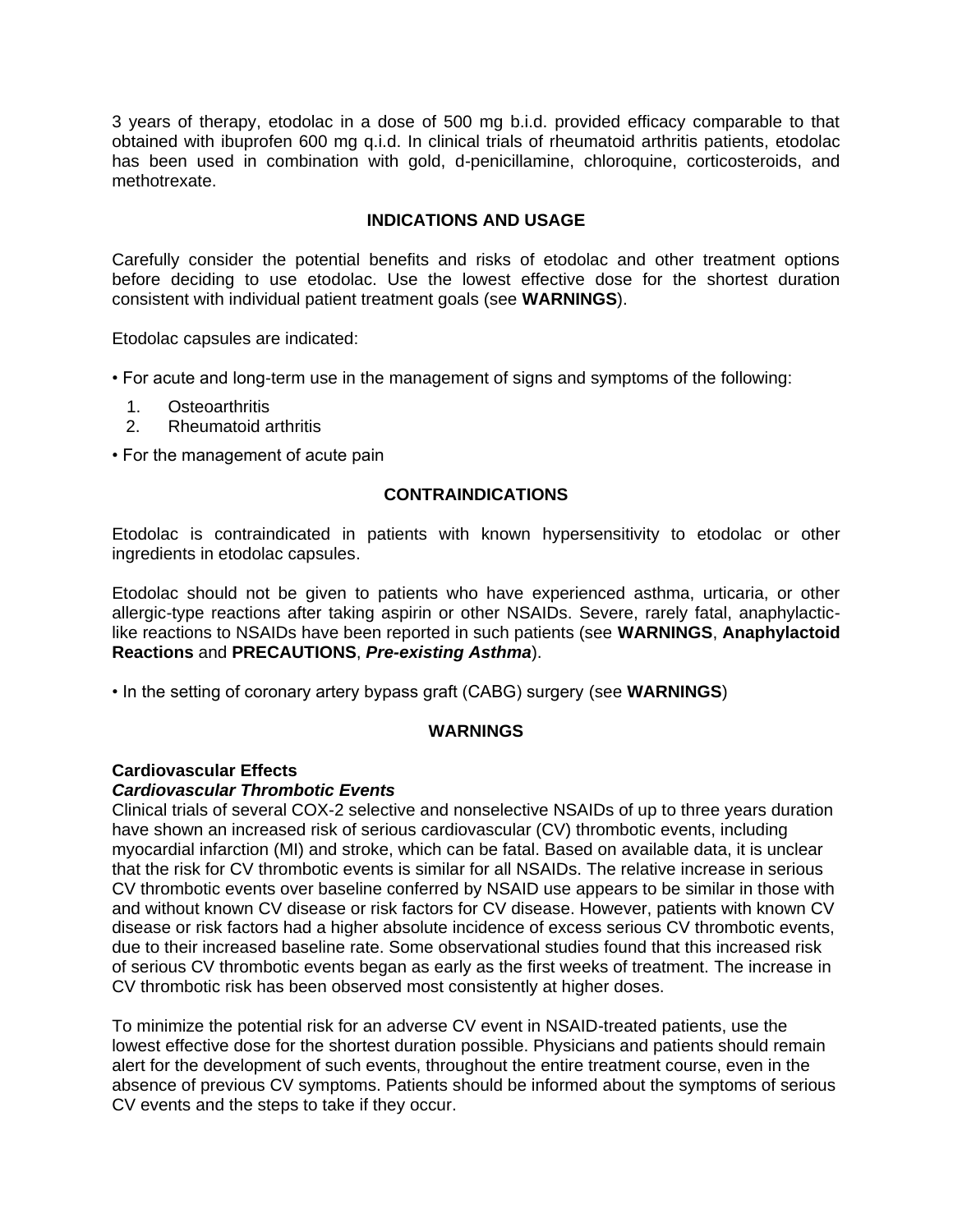There is no consistent evidence that concurrent use of aspirin mitigates the increased risk of serious CV thrombotic events associated with NSAID use. The concurrent use of aspirin and an NSAID, such as etodolac, increases the risk of serious gastrointestinal (GI) events (see **WARNINGS**).

### *Status Post Coronary Artery Bypass Graft (CABG) Surgery*

Two-large, controlled clinical trials of a COX-2 selective NSAID for the treatment of pain in the first 10 to 14 days following CABG surgery found an increased incidence of myocardial infarction and stroke. NSAIDs are contraindicated in the setting of CABG (see **CONTRAINDICATIONS**).

#### *Post-MI Patients*

Observational studies conducted in the Danish National Registry have demonstrated that patients treated with NSAIDs in the post-MI period were at increased risk of reinfarction, CVrelated death, and all-cause mortality beginning in the first week of treatment. In this same cohort, the incidence of death in the first-year post MI was 20 per 100 person years in NSAIDtreated patients compared to 12 per 100 person years in non-NSAID exposed patients. Although the absolute rate of death declined somewhat after the first year post-MI, the increased relative risk of death in NSAID users persisted over at least the next four years of follow-up.

Avoid the use of etodolac in patients with a recent MI unless the benefits are expected to outweigh the risk of recurrent CV thrombotic events. If etodolac is used in patients with a recent MI, monitor patients for signs of cardiac ischemia.

### *Hypertension*

NSAIDs, including etodolac, can lead to onset of new hypertension or worsening of pre-existing hypertension, either of which may contribute to the increased incidence of CV events. Patients taking thiazides or loop diuretics may have impaired response to these therapies when taking NSAIDs. NSAIDs, including etodolac, should be used with caution in patients with hypertension. Blood pressure (BP) should be monitored closely during the initiation of NSAID treatment and throughout the course of therapy.

### *Heart Failure and Edema*

The Coxib and traditional NSAID Trialists' Collaboration meta-analysis of randomized controlled trials demonstrated an approximately two-fold increase in hospitalizations for heart failure in COX-2 selective-treated patients and nonselective NSAID-treated patients compared to placebo-treated patients. In a Danish National Registry study of patients with heart failure, NSAID use increased the risk of MI, hospitalization for heart failure, and death.

Additionally, fluid retention and edema have been observed in some patients treated with NSAIDs. Use of etodolac may blunt the CV effects of several therapeutic agents used to treat these medical conditions [e.g., diuretics, ACE inhibitors, or angiotensin receptor blockers (ARBs)] (see **Drug Interactions**).

Avoid the use of etodolac in patients with severe heart failure unless the benefits are expected to outweigh the risk of worsening heart failure. If etodolac is used in patients with severe heart failure, monitor patients for signs of worsening heart failure.

### *Gastrointestinal (GI) Effects - Risk of GI Ulceration, Bleeding, and Perforation*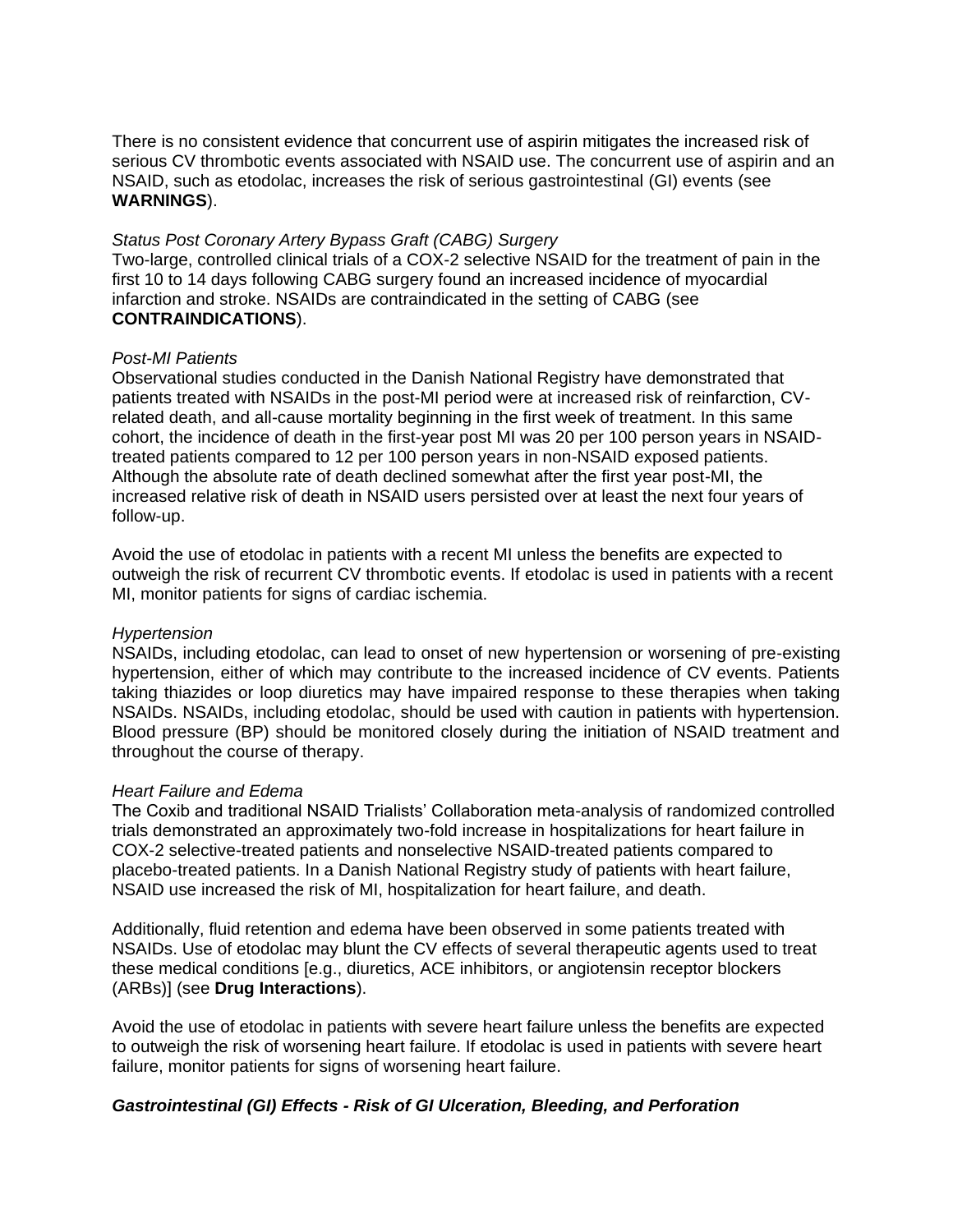NSAIDs, including etodolac, can cause serious gastrointestinal (GI) adverse events including inflammation, bleeding, ulceration, and perforation of the stomach, small intestine or large intestine, which can be fatal. These serious adverse events can occur at any time, with or without warning symptoms, in patients treated with NSAIDs. Only one in five patients, who develop a serious upper GI adverse event on NSAID therapy, is symptomatic. Upper GI ulcers, gross bleeding, or perforation caused by NSAIDs occur in approximately 1% of patients treated for 3 to 6 months, and in about 2% to 4% of patients treated for one year. These trends continue with longer duration of use, increasing the likelihood of developing a serious GI event at some time during the course of therapy. However, even short-term therapy is not without risk. Physicians should inform patients about the signs and/or symptoms of serious GI toxicity and what steps to take if they occur.

NSAIDs should be prescribed with extreme caution in those with a prior history of ulcer disease or gastrointestinal bleeding. Patients with a *prior history of peptic ulcer disease, and/or gastrointestinal bleeding,* and who use NSAIDs have a greater than 10-fold increased risk for developing a GI bleed compared to patients with neither of these risk factors. Other factors that increase the risk for GI bleeding in patients treated with NSAIDs include concomitant use of oral corticosteroids or anticoagulants, longer duration of NSAID therapy, smoking, use of alcohol, older age, and poor general health status. Most spontaneous reports of fatal GI events are in elderly or debilitated patients, and therefore, special care should be taken in treating this population.

To minimize the potential risk for an adverse GI event in patients treated with an NSAID, the lowest effective dose should be used for the shortest possible duration. Patients and physicians should remain alert for signs and symptoms of GI ulceration and bleeding during NSAID therapy and promptly initiate additional evaluation and treatment if a serious GI adverse event is suspected. This should include discontinuation of the NSAID until a serious GI adverse event is ruled out. For high risk patients, alternate therapies that do not involve NSAIDs should be considered.

### *Renal Effects*

Long-term administration of NSAIDs has resulted in renal papillary necrosis and other renal injury. Renal toxicity has also been seen in patients in whom renal prostaglandins have a compensatory role in the maintenance of renal perfusion. In these patients, administration of a nonsteroidal anti-inflammatory drug may cause a dose-dependent reduction in prostaglandin formation and, secondarily, in renal blood flow, which may precipitate overt renal decompensation. Patients at greater risk of this reaction are those with impaired renal function, heart failure, liver dysfunction, those taking diuretics and ACE inhibitors, and the elderly. Discontinuation of NSAID therapy is usually followed by recovery to the pretreatment state.

Renal pelvic transitional epithelial hyperplasia, a spontaneous change occurring with variable frequency, was observed with increased frequency in treated male rats in a 2-year chronic study.

Caution is recommended in patients with pre-existing kidney disease.

#### *Advanced Renal Disease*

No information is available from controlled clinical studies regarding the use of etodolac in patients with advanced renal disease. Therefore, treatment with etodolac is not recommended in these patients with advanced renal disease. If etodolac therapy must be initiated, close monitoring of the patient's renal function is advisable.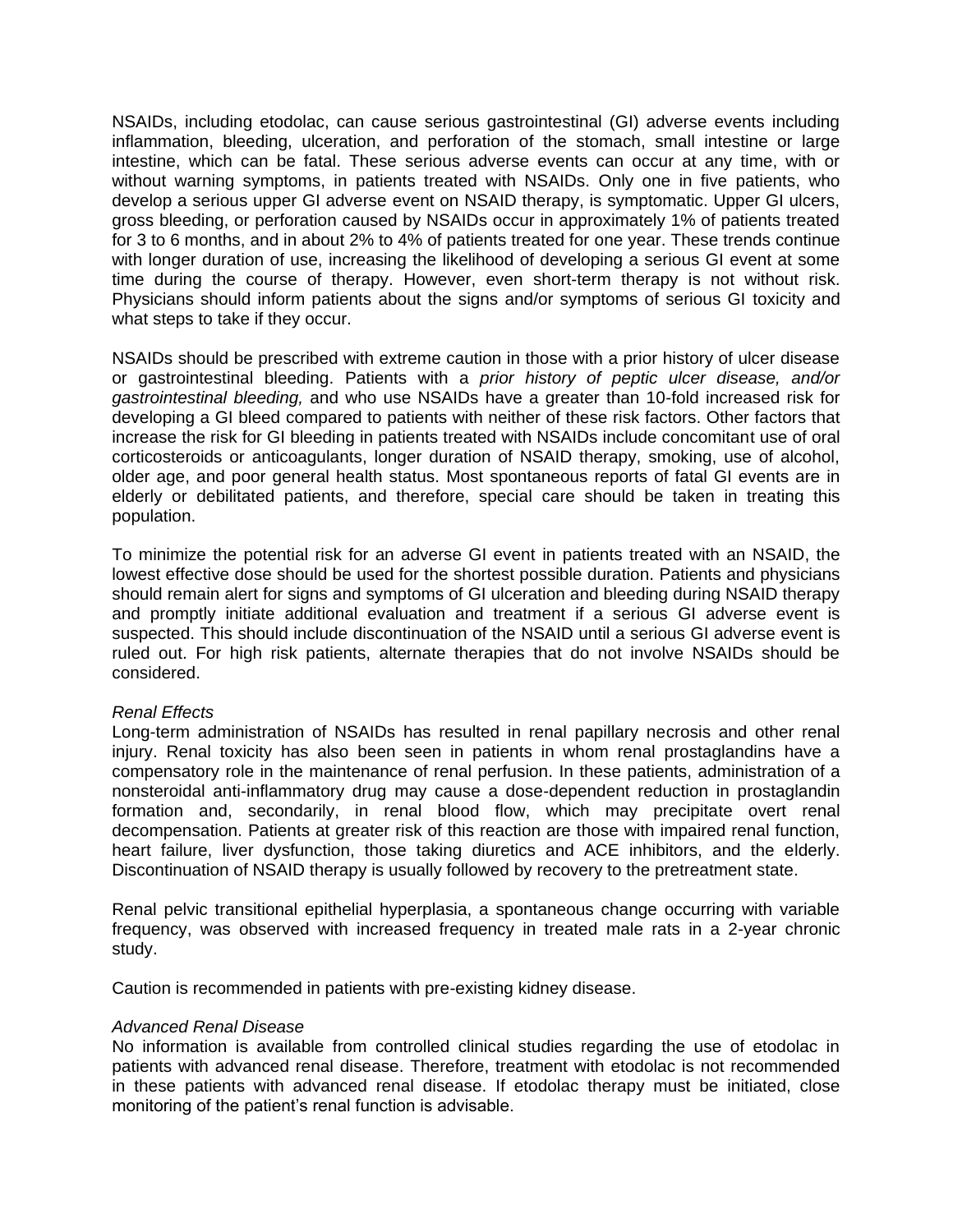#### *Anaphylactoid Reactions*

As with other NSAIDs, anaphylactoid reactions may occur in patients without prior exposure to etodolac. Etodolac should not be given to patients with the aspirin triad. This symptom complex typically occurs in asthmatic patients who experience rhinitis with or without nasal polyps, or who exhibit severe, potentially fatal bronchospasm after taking aspirin or other NSAIDs. Fatal reactions have been reported in such patients (see **CONTRAINDICATIONS** and **PRECAUTIONS**, **General**, *Pre-existing Asthma*). Emergency help should be sought in cases where an anaphylactoid reaction occurs.

#### **Skin Reactions**

NSAIDs, including etodolac, can cause serious skin adverse events such as exfoliative dermatitis, Stevens-Johnson Syndrome (SJS), and toxic epidermal necrolysis (TEN), which can be fatal. These serious events may occur without warning. Patients should be informed about the signs and symptoms of serious skin manifestations and use of the drug should be discontinued at the first appearance of skin rash or any other sign of hypersensitivity.

### **Drug Reaction with Eosinophilia and Systemic Symptoms (DRESS)**

Drug Reaction with Eosinophilia and Systemic Symptoms (DRESS) has been reported in patients taking NSAIDs such as Etodolac. Some of these events have been fatal or lifethreatening. DRESS typically, although not exclusively, presents with fever, rash, lymphadenopathy, and/or facial swelling. Other clinical manifestations may include hepatitis, nephritis, hematological abnormalities, myocarditis, or myositis. Sometimes symptoms of DRESS may resemble an acute viral infection. Eosinophilia is often present. Because this disorder is variable in its presentation, other organ systems not noted here may be involved.

It is important to note that early manifestations of hypersensitivity, such as fever or lymphadenopathy, may be present even though rash is not evident. If such signs or symptoms are present, discontinue etodolac and evaluate the patient immediately.

### **Fetal Toxicity**

Premature Closure of Fetal Ductus Arteriosus:

Avoid use of NSAIDs, including etodolac, in pregnant women at about 30 weeks gestation and later. NSAIDs including etodolac, increase the risk of premature closure of the fetal ductus arteriosus at approximately this gestational age.

#### Oligohydramnios/Neonatal Renal Impairment**:**

Use of NSAIDs, including etodolac, at about 20 weeks gestation or later in pregnancy may cause fetal renal dysfunction leading to oligohydramnios and, in some cases, neonatal renal impairment. These adverse outcomes are seen, on average, after days to weeks of treatment, although oligohydramnios has been infrequently reported as soon as 48 hours after NSAID initiation. Oligohydramnios is often, but not always, reversible with treatment discontinuation. Complications of prolonged oligohydramnios may, for example, include limb contractures and delayed lung maturation. In some postmarketing cases of impaired neonatal renal function, invasive procedures such as exchange transfusion or dialysis were required.

If NSAID treatment is necessary between about 20 weeks and 30 weeks gestation, limit etodolac use to the lowest effective dose and shortest duration possible. Consider ultrasound monitoring of amniotic fluid if etodolac treatment extends beyond 48 hours. Discontinue Etodolac if oligohydramnios occurs and follow up according to clinical practice [see **PRECAUTIONS; Pregnancy**]*.*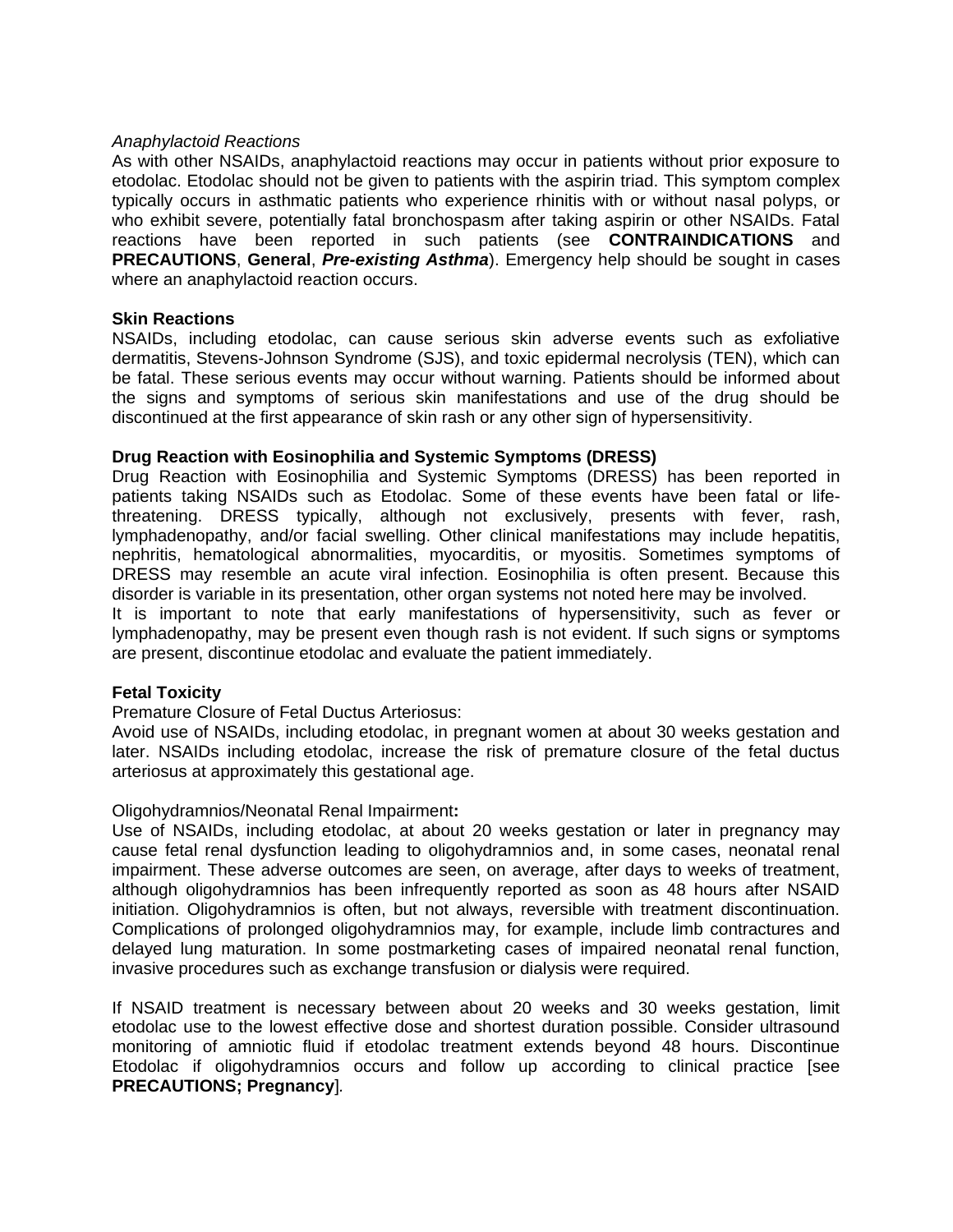#### **PRECAUTIONS**

#### <span id="page-9-0"></span>**General**

Etodolac cannot be expected to substitute for corticosteroids or to treat corticosteroid insufficiency. Abrupt discontinuation of corticosteroids may lead to disease exacerbation. Patients on prolonged corticosteroid therapy should have their therapy tapered solely if a decision is made to discontinue corticosteroids.

The pharmacological activity of etodolac in reducing fever and inflammation may diminish the utility of these diagnostic signs in detecting complications of presumed noninfectious, painful conditions.

#### *Hepatic Effects*

Borderline elevations of one or more liver tests may occur in up to 15% of patients taking NSAIDs including etodolac. These laboratory abnormalities may progress, may remain unchanged, or may be transient with continuing therapy. Notable elevations of ALT or AST (approximately three or more times the upper limit of normal) have been reported in approximately 1% of patients in clinical trials with NSAIDs. In addition, rare cases of severe hepatic reactions, including jaundice and fatal fulminant hepatitis, liver necrosis, and hepatic failure, some of them with fatal outcomes, have been reported.

A patient with symptoms and/or signs suggesting liver dysfunction, or in whom an abnormal liver test has occurred, should be evaluated for evidence of the development of a more severe hepatic reaction while on therapy with etodolac. If clinical signs and symptoms consistent with liver disease develop, or if systemic manifestations occur (e.g., eosinophilia, rash, etc.), etodolac should be discontinued.

### *Hematological Effects*

Anemia is sometimes seen in patients receiving NSAIDs including etodolac. This may be due to fluid retention, occult or gross GI blood loss, or an incompletely described effect upon erythropoiesis. Patients on long-term treatment with NSAIDs, including etodolac, should have their hemoglobin or hematocrit checked if they exhibit any signs or symptoms of anemia.

NSAIDs inhibit platelet aggregation and have been shown to prolong bleeding time in some patients. Unlike aspirin, their effect on platelet function is quantitatively less, of shorter duration, and reversible. Patients receiving etodolac who may be adversely affected by alterations in platelet function, such as those with coagulation disorders or patients receiving anticoagulants, should be carefully monitored.

### *Pre-existing Asthma*

Patients with asthma may have aspirin-sensitive asthma. The use of aspirin in patients with aspirin-sensitive asthmas has been associated with severe bronchospasm which can be fatal. Since cross reactivity, including bronchospasm, between aspirin and other nonsteroidal antiinflammatory drugs has been reported in such aspirin-sensitive patients, etodolac should not be administered to patients with this form of aspirin sensitivity and should be used with caution in all patients with pre-existing asthma.

### **Information For Patients**

**Patients should be informed of the following information before initiating therapy with an NSAID and periodically during the course of ongoing therapy. Patients should also be**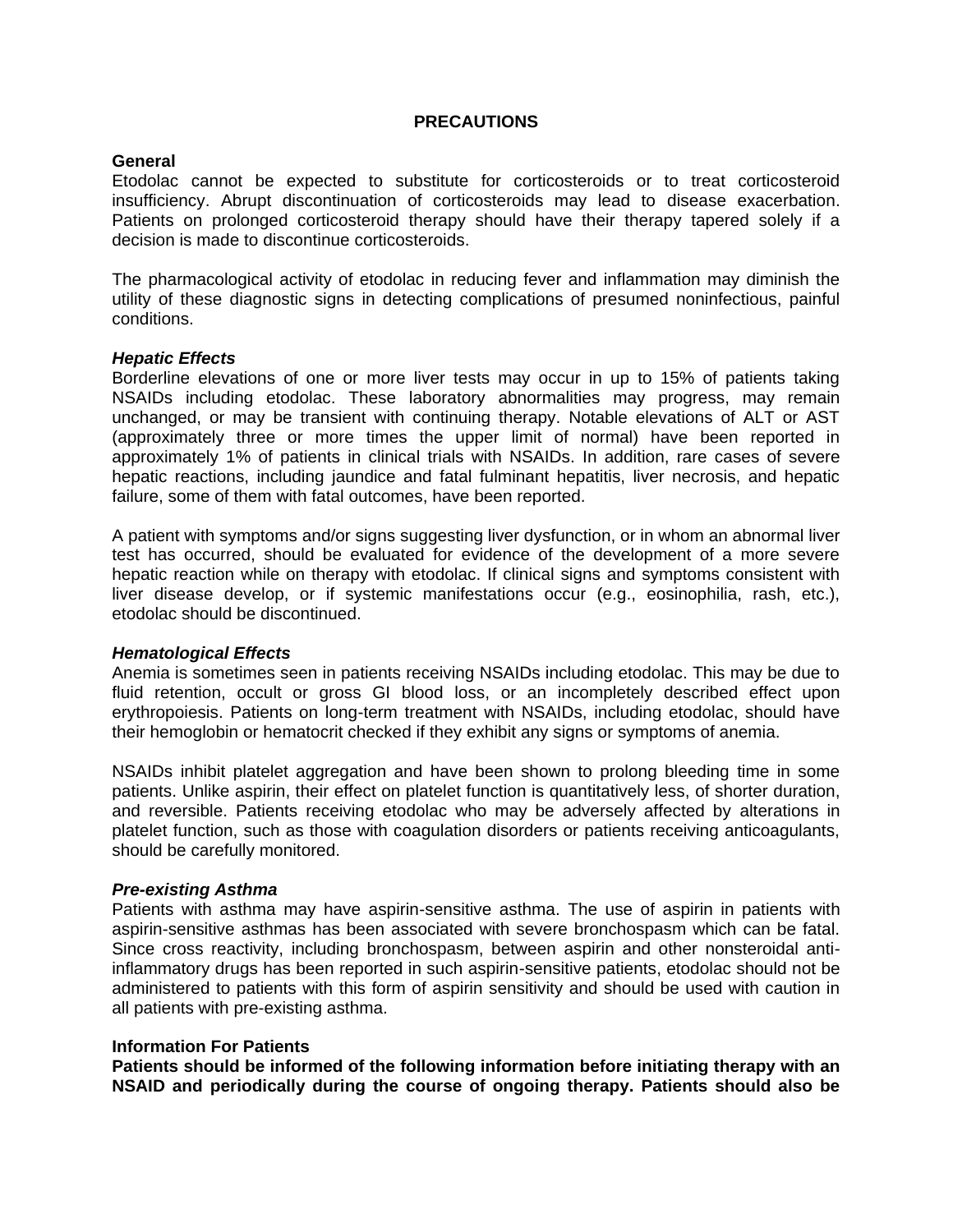### **encouraged to read the NSAID Medication Guide that accompanies each prescription dispensed.**

### 1. **Cardiovascular Thrombotic Events**

Advise patients to be alert for the symptoms of cardiovascular thrombotic events, including chest pain, shortness of breath, weakness, or slurring of speech, and to report any of these symptoms to their health care provider immediately (see **WARNINGS**).

### 2. **Serious Skin Reactions, including DRESS**

Advise patients to stop taking etodolac immediately if they develop any type of reaction or fever and to contact their healthcare provider as soon as possible [see **WARNINGS**].

3. Etodolac, like other NSAIDs, can cause serious skin side effects such as exfoliative dermatitis, SJS, and TEN, which may result in hospitalizations and even death. Although serious skin reactions may occur without warning, patients should be alert for the signs and symptoms of skin rash and blisters, fever, or other signs of hypersensitivity such as itching, and should ask for medical advice when observing any indicative signs or symptoms. Patients should be advised to stop the drug immediately if they develop any type of rash and contact their physicians as soon as possible.

### 4. **Heart Failure And Edema**

Advise patients to be alert for the symptoms of congestive heart failure including shortness of breath, unexplained weight gain, or edema and to contact their healthcare provider if such symptoms occur (see **WARNINGS**).

5. Patients should be informed of the warning signs and symptoms of hepatotoxicity (e.g., nausea, fatigue, lethargy, pruritus, jaundice, right upper quadrant tenderness, and "flu-like" symptoms). If these occur, patients should be instructed to stop therapy and seek immediate medical therapy.

6. Patients should be informed of the signs of an anaphylactoid reaction (e.g., difficulty breathing, swelling of the face or throat). If these occur, patients should be instructed to seek immediate emergency help (see **WARNINGS**).

### 7. **Fetal Toxicity**

Inform pregnant women to avoid use of Etodolac and other NSAIDs starting at 30 weeks gestation because of the risk of the premature closing of the fetal ductus arteriosus. If treatment with etodolac is needed for a pregnant woman between about 20 to 30 weeks gestation, advise her that she may need to be monitored for oligohydramnios, if treatment continues for longer than 48 hours [see **WARNINGS; Fetal Toxicity, PRECAUTIONS; Pregnancy**]*.*

### **Laboratory Tests**

Because serious GI tract ulcerations and bleeding can occur without warning symptoms, physicians should monitor for signs or symptoms of GI bleeding. Patients on long-term treatment with NSAIDs should have their CBC and a chemistry profile checked periodically for signs or symptoms of anemia. Appropriate measures should be taken in case such signs of anemia occur. If clinical signs and symptoms consistent with liver or renal disease develop, systemic manifestations occur (e.g., eosinophilia, rash, etc.) or if abnormal liver tests persist or worsen, etodolac should be discontinued.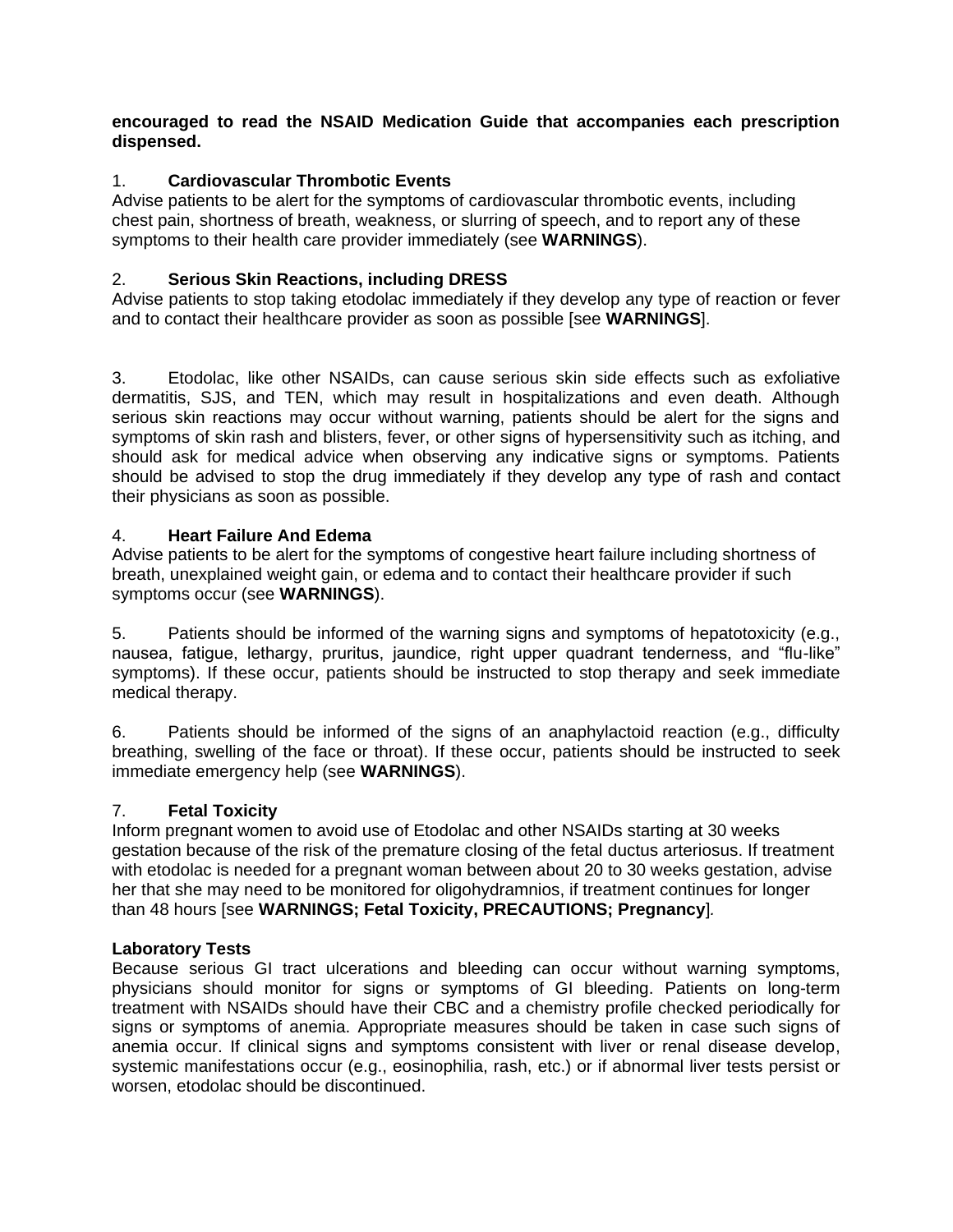#### **Drug Interactions** *ACE-inhibitors*

Reports suggest that NSAIDs may diminish the antihypertensive effect of ACE-inhibitors. This interaction should be given consideration in patients taking NSAIDs concomitantly with ACEinhibitors (see **WARNINGS**).

### *Antacids*

The concomitant administration of antacids has no apparent effect on the extent of absorption of etodolac. However, antacids can decrease the peak concentration reached by 15% to 20% but have no detectable effect on the time-to-peak.

### *Aspirin*

When etodolac is administered with aspirin, its protein binding is reduced, although the clearance of free etodolac is not altered. The clinical significance of this interaction is not known; however, as with other NSAIDs, concomitant administration of etodolac and aspirin is not generally recommended because of the potential of increased adverse effects.

### *Cyclosporine, Digoxin, Methotrexate*

Etodolac, like other NSAIDs, through effects on renal prostaglandins, may cause changes in the elimination of these drugs leading to elevated serum levels of cyclosporine, digoxin, methotrexate, and increased toxicity. Nephrotoxicity associated with cyclosporine may also be enhanced. Patients receiving these drugs who are given etodolac, or any other NSAID, and particularly those patients with altered renal function, should be observed for the development of the specific toxicities of these drugs. NSAIDs, such as etodolac, should not be administered prior to or concomitantly with high doses of methotrexate. NSAIDs have been reported to competitively inhibit methotrexate accumulation in rabbit kidney slices. This may indicate that they could enhance the toxicity of methotrexate. In general, caution should be used when NSAIDs are administered concomitantly with methotrexate.

### *Diuretics*

Etodolac has no apparent pharmacokinetic interaction when administered with furosemide or hydrochlorothiazide. Nevertheless, clinical studies, as well as postmarketing observations have shown that etodolac can reduce the natriuretic effect of furosemide and thiazides in some patients with possible loss of blood pressure control. This response has been attributed to inhibition of renal prostaglandin synthesis. During concomitant therapy with NSAIDs, the patient should be observed closely for signs of renal insufficiency or failure (see **WARNINGS**, *Renal Effects*), as well as to assure diuretic efficacy.

### *Glyburide*

Etodolac has no apparent pharmacokinetic interaction when administered with glyburide.

### *Lithium*

NSAIDs have produced an elevation of plasma lithium levels and a reduction in renal lithium clearance. The mean minimum lithium concentration increased 15% and the renal clearance was decreased by approximately 20%. These effects have been attributed to inhibition of renal prostaglandin synthesis by the NSAID. Thus, when NSAIDs and lithium are administered concurrently, subjects should be observed carefully for signs of lithium toxicity. Careful monitoring of lithium levels is advised in the event NSAID dosage adjustments are required.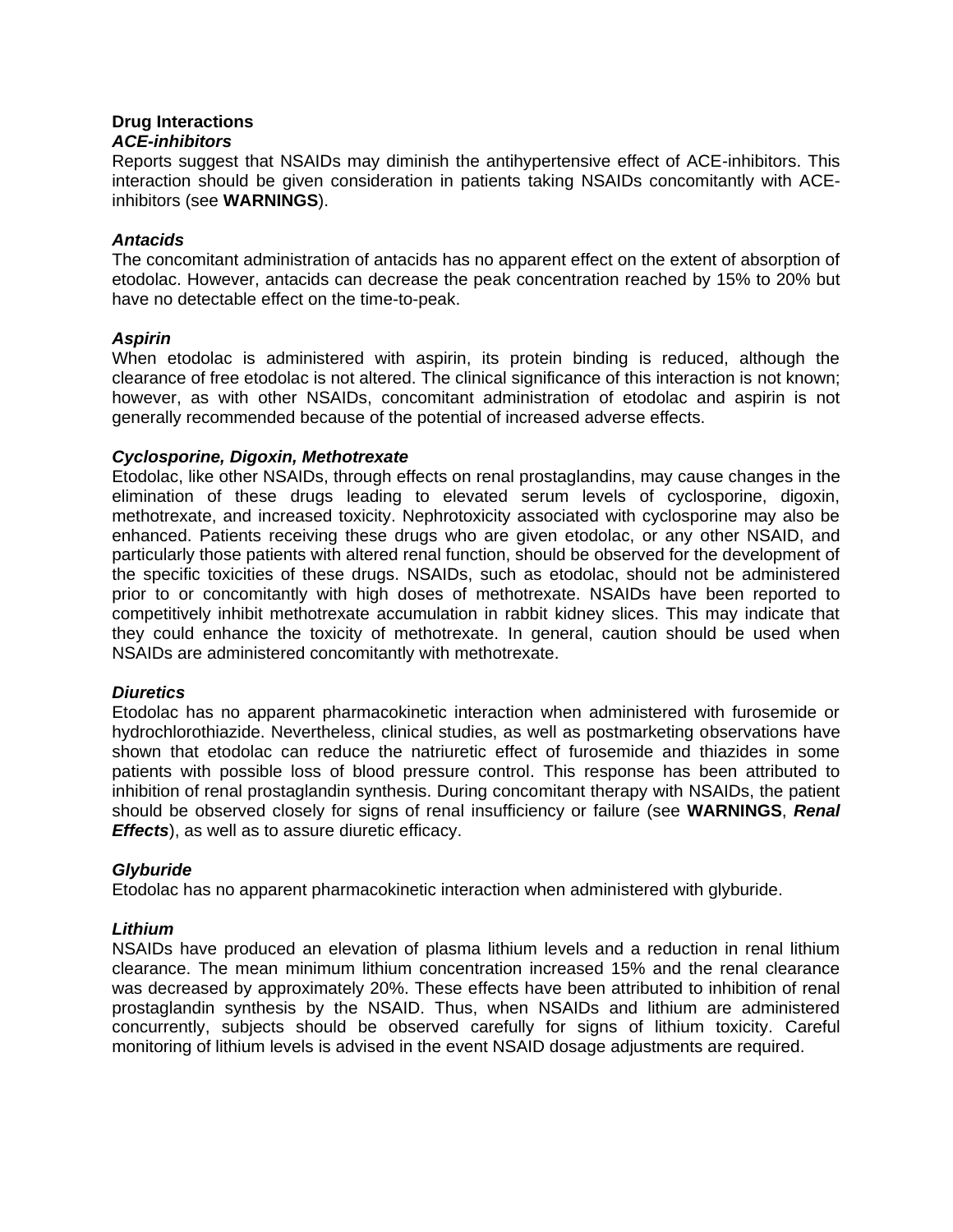### *Phenylbutazone*

Phenylbutazone causes increase (by about 80%) in the free fraction of etodolac. Although *in vivo* studies have not been done to see if etodolac clearance is changed by coadministration of phenylbutazone, it is not recommended that they be coadministered.

### *Phenytoin*

Etodolac has no apparent pharmacokinetic interaction when administered with phenytoin.

### *Warfarin*

The effects of warfarin and NSAIDs on GI bleeding are synergistic, such that users of both drugs together have a risk of serious GI bleeding higher than that of users of either drug alone. Short-term pharmacokinetic studies have demonstrated that concomitant administration of warfarin and etodolac results in reduced protein binding of warfarin, but there was no change in the clearance of free warfarin. There was no significant difference in the pharmacodynamic effect of warfarin administered alone and warfarin administered with etodolac as measured by prothrombin time. Thus, concomitant therapy with warfarin and etodolac should not require dosage adjustment of either drug. However, caution should be exercised because there have been a few spontaneous reports of prolonged prothrombin times, with or without bleeding, in etodolac-treated patients receiving concomitant warfarin therapy. Close monitoring of such patients is therefore recommended.

### **Drug/Laboratory Test Interactions**

The urine of patients who take etodolac can give a false-positive reaction for urinary bilirubin (urobilin) due to the presence of phenolic metabolites of etodolac. Diagnostic dip-stick methodology, used to detect ketone bodies in urine, has resulted in false-positive findings in some patients treated with etodolac. Generally, this phenomenon has not been associated with other clinically significant events. No dose relationship has been observed.

Etodolac treatment is associated with a small decrease in serum uric acid levels. In clinical trials, mean decreases of 1 to 2 mg/dL were observed in arthritic patients receiving etodolac (600 mg to 1,000 mg/day) after 4 weeks of therapy. These levels then remained stable for up to 1 year of therapy.

### **Carcinogenesis, Mutagenesis, and Impairment of Fertility**

No carcinogenic effect of etodolac was observed in mice or rats receiving oral doses of 15 mg/kg/day (45 to 89 mg/m<sup>2</sup>, respectively) or less for periods of 2 years or 18 months, respectively. Etodolac was not mutagenic in *in vitro* tests performed with *S. typhimurium* and mouse lymphoma cells as well as in an *in vivo* mouse micronucleus test. However, data from the *in vitro* human peripheral lymphocyte test showed an increase in the number of gaps (3.0 to 5.3% unstained regions in the chromatid without dislocation) among the etodolac-treated cultures (50 to 200 mcg/mL) compared to negative controls (2.0%); no other difference was noted between the controls and drug-treated groups. Etodolac showed no impairment of fertility in male and female rats up to oral doses of 16 mg/kg (94 mg/m<sup>2</sup> ). However, reduced implantation of fertilized eggs occurred in the 8 mg/kg group.

### **Pregnancy**

### Risk Summary

Use of NSAIDs, including Etodolac, can cause premature closure of the fetal ductus arteriosus and fetal renal dysfunction leading to oligohydramnios and, in some cases, neonatal renal impairment. Because of these risks, limit dose and duration of etodolac use between about 20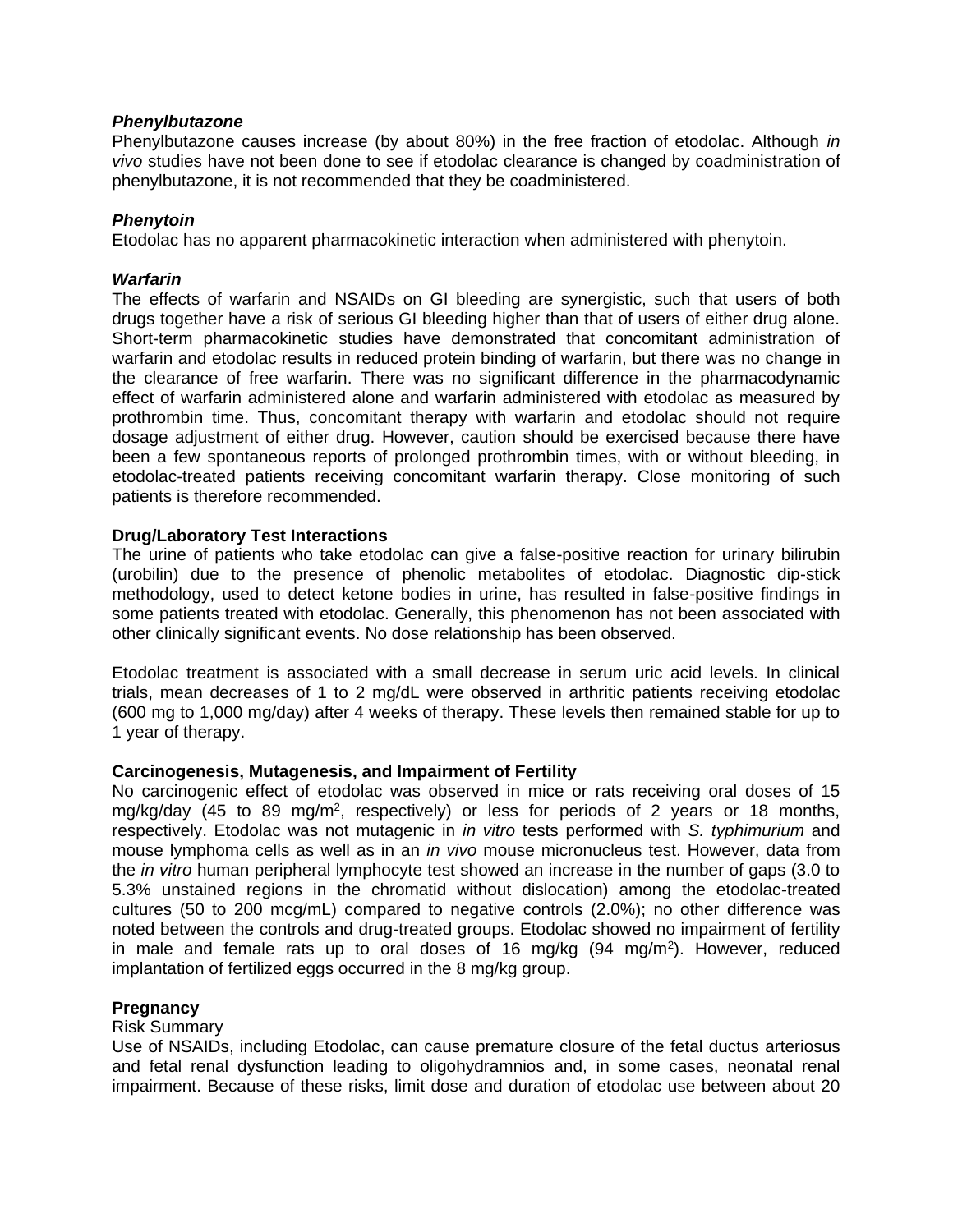and 30 weeks of gestation and avoid etodolac use at about 30 weeks of gestation and later in pregnancy [see **WARNINGS; Fetal Toxicity**].

The estimated background risk of major birth defects and miscarriage for the indicated population(s) is unknown. All pregnancies have a background risk of birth defect, loss, or other adverse outcomes. In the U.S. general population, the estimated background risk of major birth defects and miscarriage in clinically recognized pregnancies is 2-4% and 15-20%, respectively.

#### *Premature Closure of Fetal Ductus Arteriosus*

Use of NSAIDs, including Etodolac, at about 30 weeks gestation or later in pregnancy increases the risk of premature closure of the fetal ductus arteriosus.

#### *Oligohydramnios/Neonatal Renal Impairment*

Use of NSAIDs at about 20 weeks gestation or later in pregnancy has been associated with cases of fetal renal dysfunction leading to oligohydramnios, and in some cases, neonatal renal impairment.

#### **Clinical Considerations**

#### *Fetal/Neonatal Adverse Reactions*

Premature Closure of Fetal Ductus Arteriosus:

Avoid use of NSAIDs in women at about 30 weeks gestation and later in pregnancy, because NSAIDs, including Etodolac, can cause premature closure of the fetal ductus arteriosus (see **WARNINGS; Fetal Toxicity**).

#### *Oligohydramnios/Neonatal Renal Impairment*

If an NSAID is necessary at about 20 weeks gestation or later in pregnancy, limit the use to the lowest effective dose and shortest duration possible. If etodolac treatment extends beyond 48 hours, consider monitoring with ultrasound for oligohydramnios. If oligohydramnios occurs, discontinue etodolac and follow up according to clinical practice (see **WARNINGS; Fetal Toxicity**).

#### **Labor and Delivery**

In rat studies with NSAIDs, as with other drugs known to inhibit prostaglandin synthesis, an increased incidence of dystocia, delayed parturition, and decreased pup survival occurred. The effects of etodolac on labor and delivery in pregnant women are unknown.

#### **Nursing Mothers**

Trace amounts of some NSAIDs have been reported in human milk. It is not known whether etodolac is excreted in human milk. Because many drugs are excreted in human milk and because of the potential for serious adverse reactions in nursing infants from etodolac, a decision should be made whether to discontinue nursing or to discontinue the drug taking into account the importance of the drug to the mother.

#### **Pediatric Use**

Safety and effectiveness in pediatric patients below the age of 18 years have not been established.

### **Geriatric Use**

As with any NSAID, caution should be exercised in treating the elderly (65 years and older) and when increasing the dose (see **WARNINGS**).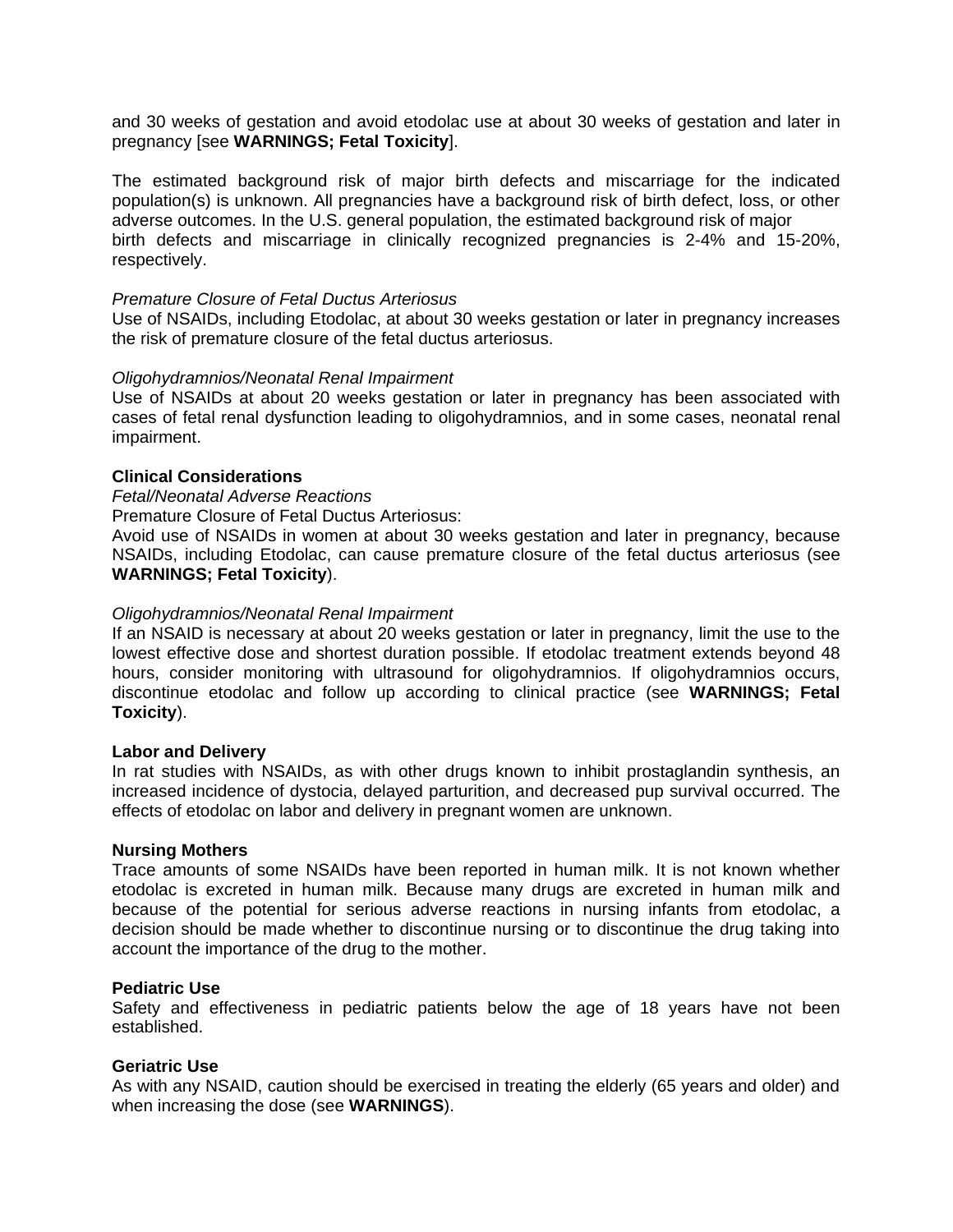In etodolac clinical studies, no overall differences in safety or effectiveness were observed between these patients and younger patients. In pharmacokinetic studies, age was shown not to have any effect on etodolac half-life or protein binding, and there was no change in expected drug accumulation. Therefore, no dosage adjustment is generally necessary in the elderly on the basis of pharmacokinetics (see **CLINICAL PHARMACOLOGY**, **Special Populations**).

Elderly patients may be more sensitive to the antiprostaglandin effects of NSAIDs (on the gastrointestinal tract and kidneys) than younger patients (see **WARNINGS**). In particular, elderly or debilitated patients who receive NSAID therapy seem to tolerate gastrointestinal ulceration or bleeding less well than other individuals, and most spontaneous reports of fatal GI events are in this population.

Etodolac is eliminated primarily by the kidney. Because elderly patients are more likely to have decreased renal function, care should be taken in dose selection, and it may be useful to monitor renal function (see **WARNINGS,** *Renal Effects*).

### **ADVERSE REACTIONS**

<span id="page-14-0"></span>In patients taking etodolac or other NSAIDs, the most frequently reported adverse experiences occurring in approximately 1 to 10% of patients are:

**Gastrointestinal experiences including**: abdominal pain, constipation, diarrhea, dyspepsia, flatulence, gross bleeding/perforation, heartburn, nausea, GI ulcers (gastric/duodenal), vomiting.

**Other events including**: abnormal renal function, anemia, dizziness, edema, elevated liver enzymes, headaches, increased bleeding time, pruritis, rashes, tinnitus.

Adverse-reaction information for etodolac was derived from 2,629 arthritic patients treated with etodolac in double-blind and open-label clinical trials of 4 to 320 weeks in duration and worldwide postmarketing surveillance studies. In clinical trials, most adverse reactions were mild and transient. The discontinuation rate in controlled clinical trials, because of adverse events, was up to 10% for patients treated with etodolac.

New patient complaints (with an incidence greater than or equal to 1%) are listed below by body system. The incidences were determined from clinical trials involving 465 patients with osteoarthritis treated with 300 to 500 mg of etodolac b.i.d. (i.e., 600 to 1,000 mg/day).

### **Incidence Greater Than Or Equal To 1% - Probably Causally Related**

Body as a whole - Chills and fever.

Digestive system - Dyspepsia (10%), abdominal pain\*, diarrhea\*, flatulence\*, nausea\*, abdominal distension, epigastric pain, abnormal stools, constipation, gastritis, melena, vomiting.

Nervous system - Asthenia/malaise\*, dizziness\*, depression, nervousness, fatigue.

Skin and appendages - Pruritus, rash.

Special senses - Blurred vision, tinnitus.

Urogenital system - Dysuria, urinary frequency.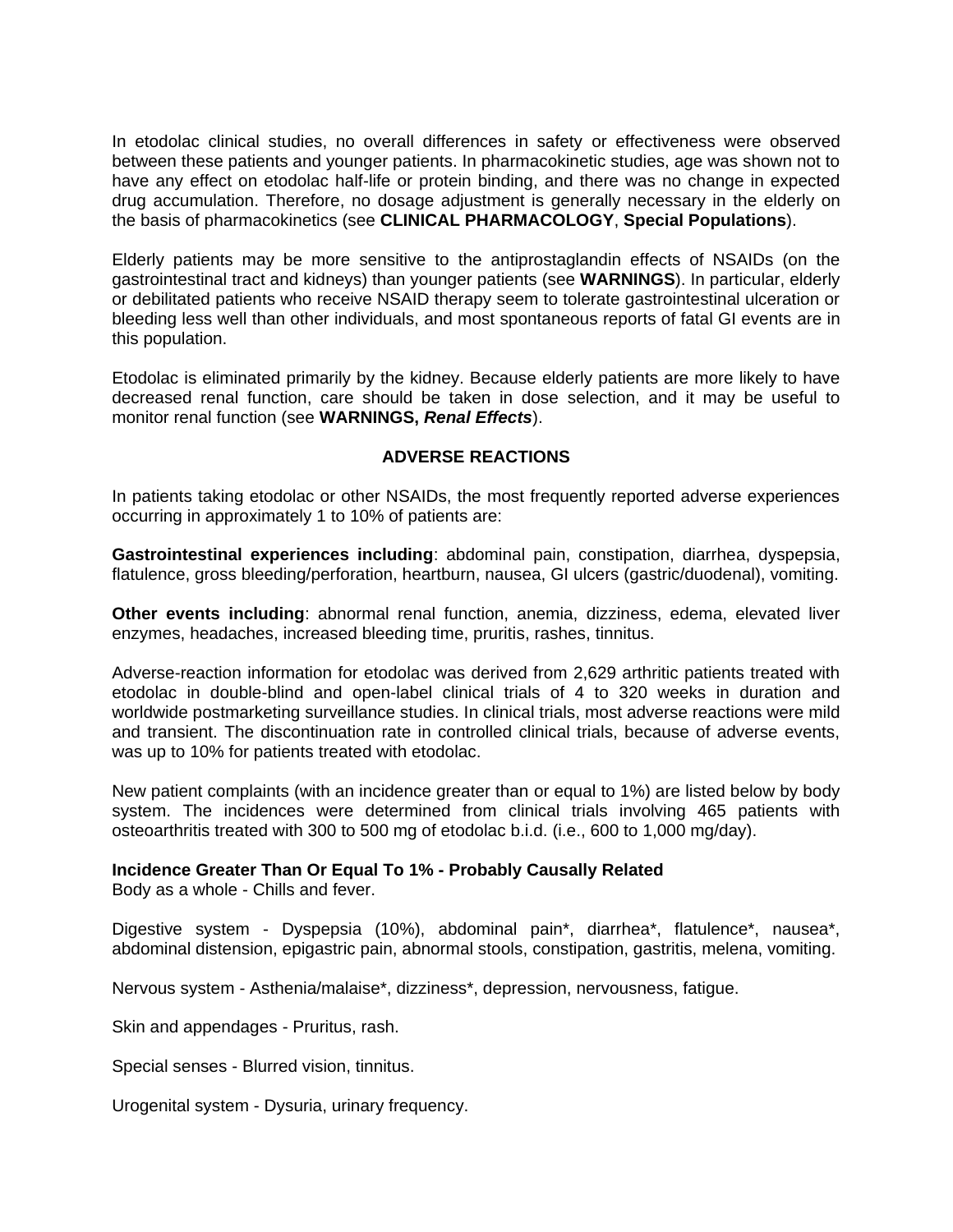### Musculoskeletal - Arthralgia

\* Drug-related patient complaints occurring in 3 to 9% of patients treated with etodolac. Drug-related patient-complaints occurring in fewer than 3%, but more than 1%, are unmarked.

#### **Incidence Less Than 1% - Probably Causally Related**

(Adverse reactions reported only in worldwide postmarketing experience, not seen in clinical trials, are considered rarer and are italicized.)

Body as a whole - *Allergic reaction, anaphylactic/anaphylactoid reactions (including shock).*

Cardiovascular system - Hypertension, congestive heart failure, flushing, palpitations, syncope, *vasculitis (including necrotizing and allergic).*

Digestive system - Thirst, dry mouth, ulcerative stomatitis, anorexia, eructation, elevated liver enzymes, *cholestatic hepatitis,* hepatitis, *cholestatic jaundice, duodenitis, jaundice, hepatic failure, liver necrosis, fatal fulminant hepatitis,* peptic ulcer with or without bleeding and/or perforation*, intestinal ulceration, pancreatitis.*

Hemic and lymphatic system - Ecchymosis, anemia, thrombocytopenia, bleeding time increased, *agranulocytosis, hemolytic anemia, aplastic anemia, leukopenia, neutropenia, pancytopenia.*

Metabolic and nutritional - Edema, serum creatinine increase, *hyperglycemia in previously controlled diabetic patients.*

Nervous system - Insomnia, somnolence.

Respiratory system - Asthma, *pulmonary infiltration with eosinophilia.*

Skin and appendages - Angioedema, sweating, urticaria, exfoliative dermatitis, vesiculobullous rash, *cutaneous vasculitis with purpura, Stevens-Johnson Syndrome, toxic epidermal necrolysis*, *leukocytoclastic vasculitis*, hyperpigmentation*, erythema multiforme.*

Special senses - Photophobia, transient visual disturbances.

Urogenital system - *Elevated BUN, renal failure, renal insufficiency, renal papillary necrosis.*

### **Incidence Less Than 1% - Causal Relationship Unknown**

(Medical events occurring under circumstances where causal relationship to etodolac is uncertain. These reactions are listed as alerting information for physicians.)

Body as a whole - Infection, headache.

Cardiovascular system - Arrhythmias, myocardial infarction, cerebrovascular accident.

Digestive system - Esophagitis with or without stricture or cardiospasm, colitis, GI discomfort, burning sensation, blood in stools, gastralgia, upper abdominal discomfort.

Metabolic and nutritional - Change in weight.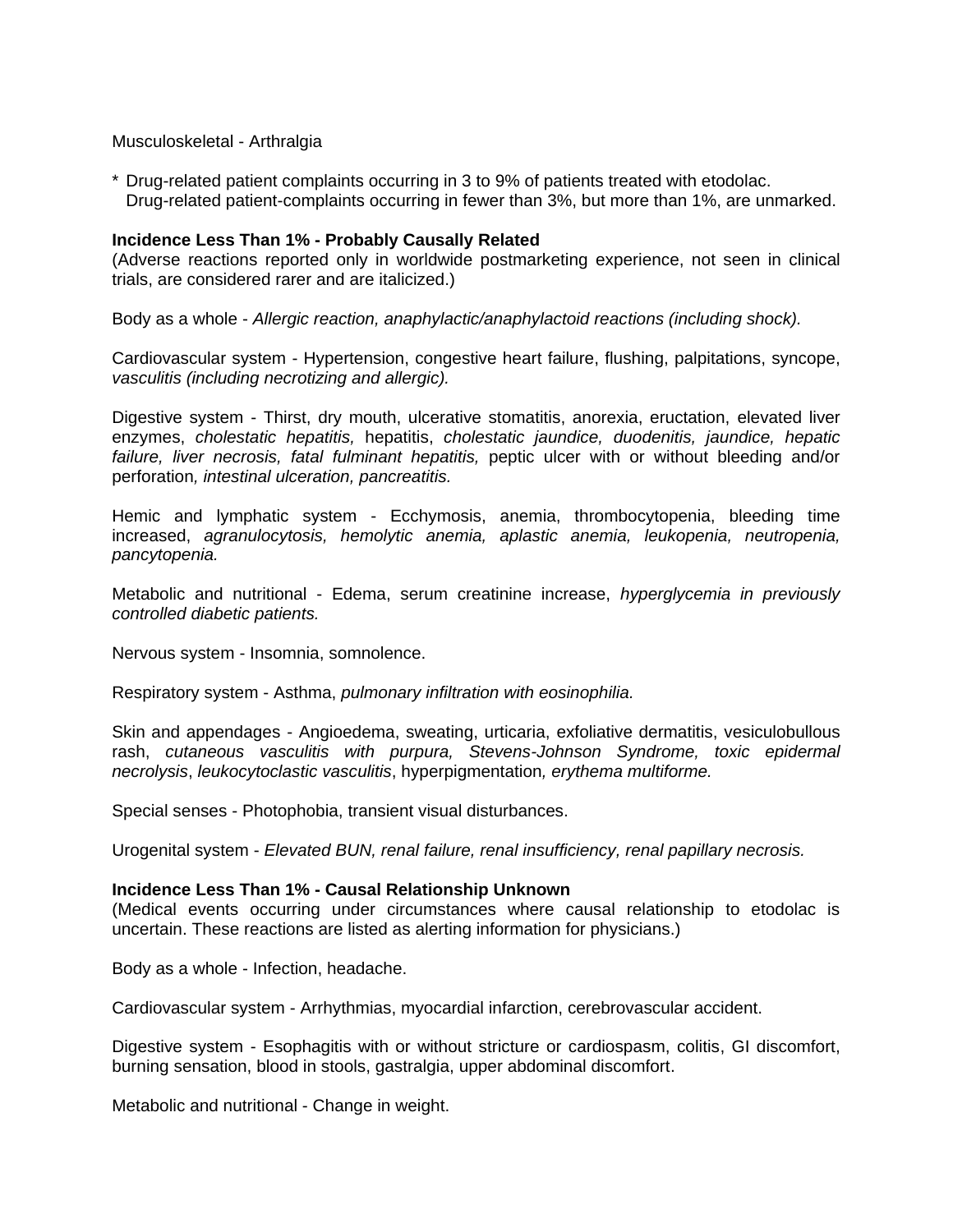Nervous system - Paresthesia, confusion, irritability.

Respiratory system - Bronchitis, bronchospasm, dyspnea, pharyngitis, rhinitis, sinusitis.

Skin and appendages - Alopecia, maculopapular rash, photosensitivity, skin peeling.

Special senses - Conjunctivitis, deafness, taste perversion, loss of taste.

Urogenital system - Cystitis, hematuria, leukorrhea, renal calculus, interstitial nephritis, uterine bleeding irregularities, renal impairment.

Musculoskeletal – Muscle pain.

#### **Additional Adverse Reactions Reported with NSAIDS**

Body as a whole - Sepsis, death

Cardiovascular system - Tachycardia

Digestive system - Gastric ulcers, gastritis, gastrointestinal bleeding, glossitis, hematemesis

Hemic and lymphatic system – Lymphadenopathy

Nervous system - Anxiety, dream abnormalities, convulsions, coma, hallucinations, meningitis, tremors, vertigo

Respiratory system - Respiratory depression, pneumonia

<span id="page-16-0"></span>Urogenital system - Oliguria/polyuria, proteinuria

#### **OVERDOSAGE**

Symptoms following acute NSAID overdose are usually limited to lethargy, drowsiness, nausea, vomiting, and epigastric pain, which are generally reversible with supportive care. Gastrointestinal bleeding can occur, and coma has occurred following massive ibuprofen or mefenamic-acid overdose. Hypertension/hypotension, acute renal failure, and respiratory depression may occur but are rare. Anaphylactoid reactions have been reported with therapeutic ingestion of NSAIDs and may occur following overdose.

Patients should be managed by symptomatic and supportive care following an NSAID overdose. There are no specific antidotes. Emesis and/or activated charcoal (60 to 100 g in adults, 1 to 2 g/kg in children) and/or osmotic cathartic may be indicated in patients seen within 4 hours of ingestion with symptoms or following a large overdose (5 to 10 times the usual dose). Forced diuresis, alkalinization of the urine, hemodialysis, or hemoperfusion would probably not be useful due to etodolac's high protein binding.

### **DOSAGE AND ADMINISTRATION**

<span id="page-16-1"></span>Carefully consider the potential benefits and risks of etodolac and other treatment options before deciding to use etodolac. Use the lowest effective dose for the shortest duration consistent with individual patient treatment goals (see **WARNINGS**).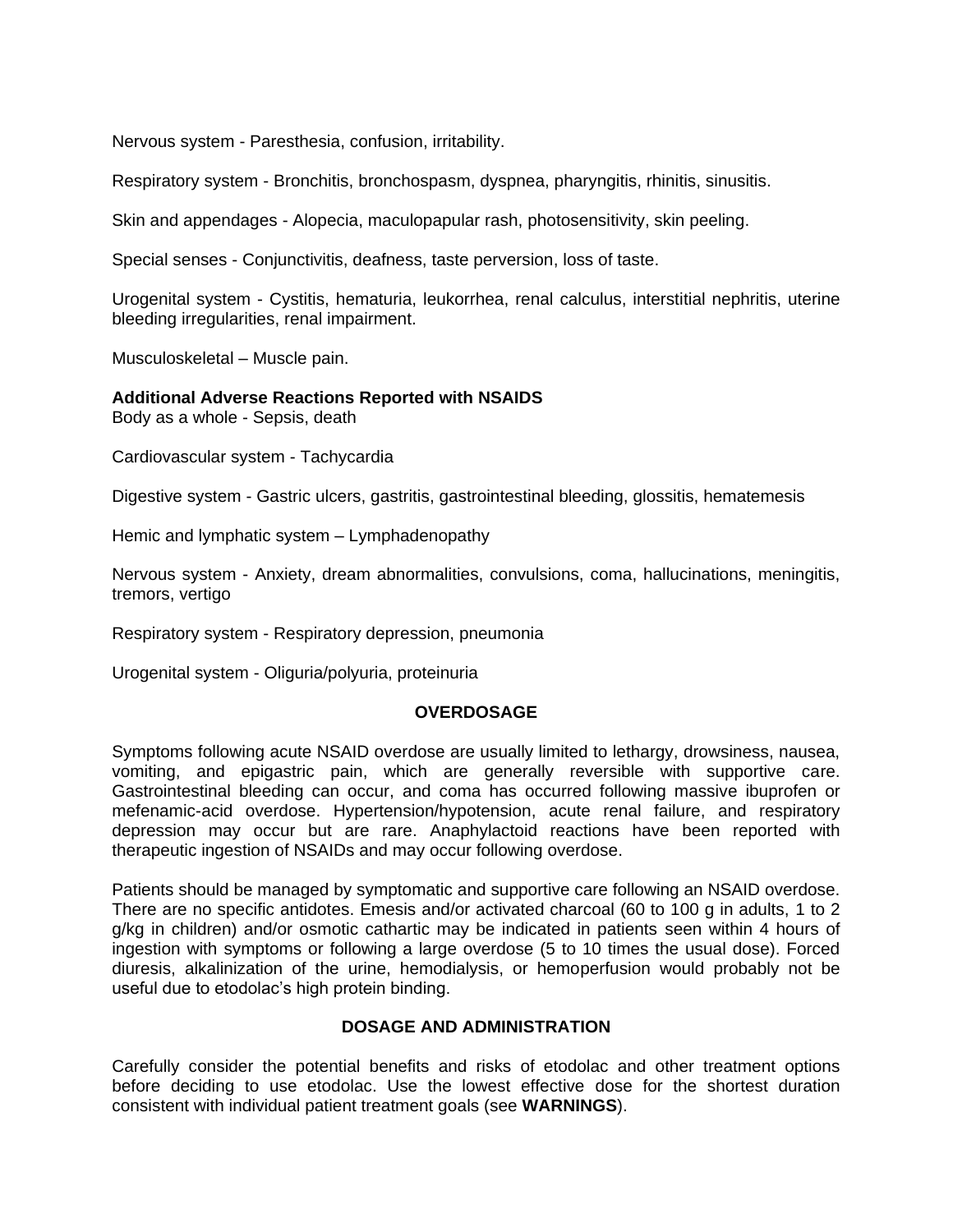After observing the response to initial therapy with etodolac, the dose and frequency should be adjusted to suit an individual patient's needs.

Dosage adjustment of etodolac is generally not required in patients with mild to moderate renal impairment. Etodolac should be used with caution in such patients, because, as with other NSAIDs, it may further decrease renal function in some patients with impaired renal function (see **WARNINGS**, *Renal Effects*).

#### **Analgesia**

The recommended total daily dose of etodolac for acute pain is up to 1,000 mg, given as 200 to 400 mg every 6 to 8 hours. Doses of etodolac greater than 1,000 mg/day have not been adequately evaluated in well-controlled clinical trials.

#### **Osteoarthritis and Rheumatoid Arthritis**

The recommended starting dose of etodolac for the management of the signs and symptoms of osteoarthritis or rheumatoid arthritis is: 300 mg b.i.d., t.i.d., or 400 mg b.i.d., or 500 mg b.i.d. A lower dose of 600 mg/day may suffice for long-term administration. Physicians should be aware that doses above 1,000 mg/day have not been adequately evaluated in well-controlled clinical trials.

In chronic conditions, a therapeutic response to therapy with etodolac is sometimes seen within one week of therapy, but most often is observed by two weeks. After a satisfactory response has been achieved, the patient's dose should be reviewed and adjusted as required.

#### **HOW SUPPLIED**

<span id="page-17-0"></span>Etodolac Capsules, USP are available as:

200 mg capsules (Hard gelatin capsules with a white opaque body and a light gray cap. "APO 039" is imprinted on each capsules in black ink)

- in bottles of 100, NDC 60505-0039-1

300 mg capsules (Hard gelatin capsules with a white opaque body and a light gray cap. "APO 040" is imprinted on each capsules in black ink)

- in bottles of 100, NDC 60505-0040-1

Store at controlled room temperature 20°C to 25°C (68°F to 77°F); excursions permitted from 15°C to 30°C (59°F to 86°F) [see USP Controlled Room Temperature]. Protect from moisture.

Dispense in tight, light-resistant container [see USP].

### **APOTEX INC. ETODOLAC CAPSULES, USP 200 mg and 300 mg**

**Manufactured by** Apotex Inc. Toronto, Ontario Canada M9L 1T9

**Manufactured for** Apotex Corp. Weston, Florida 33326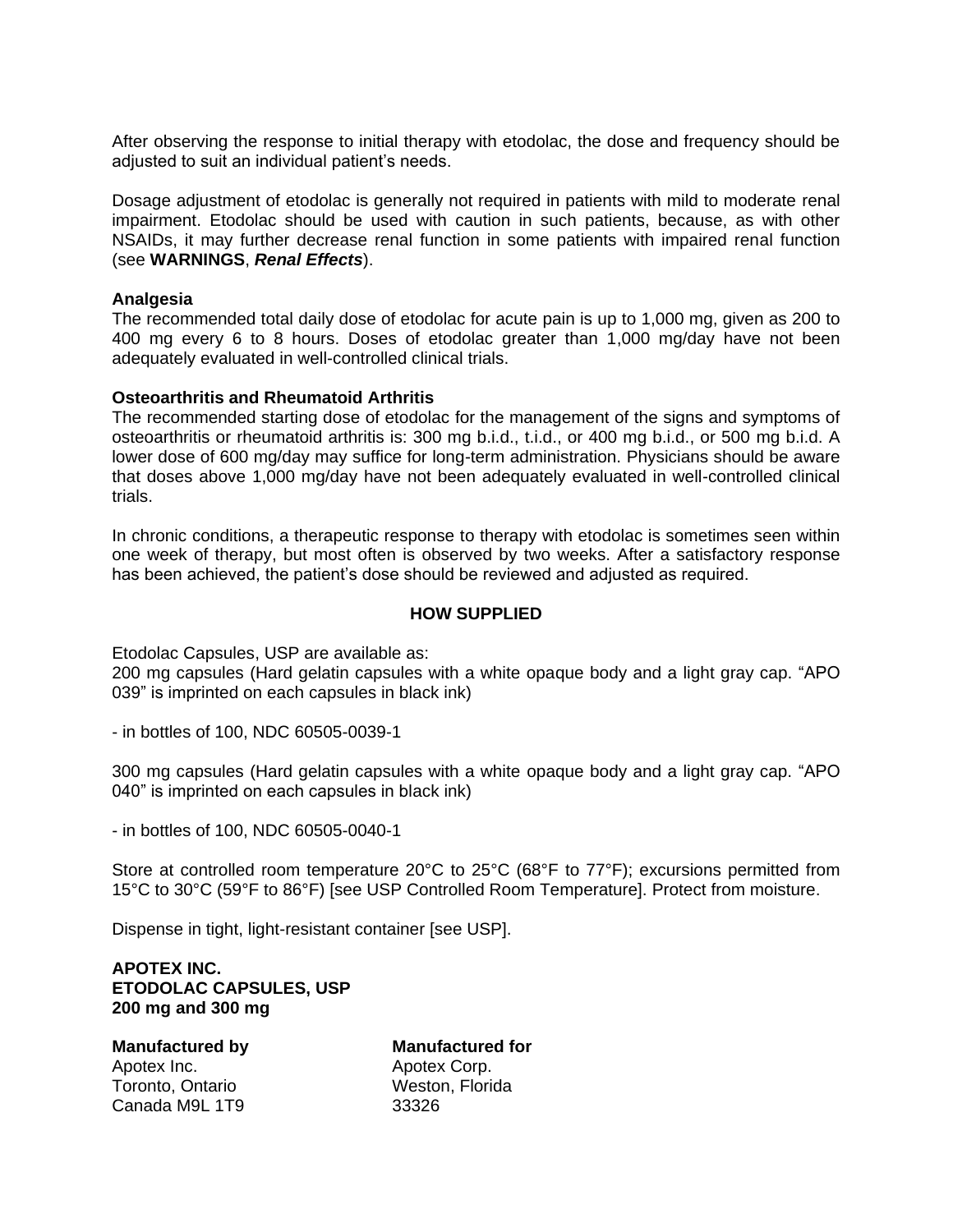Revised: March 2021

Rev.7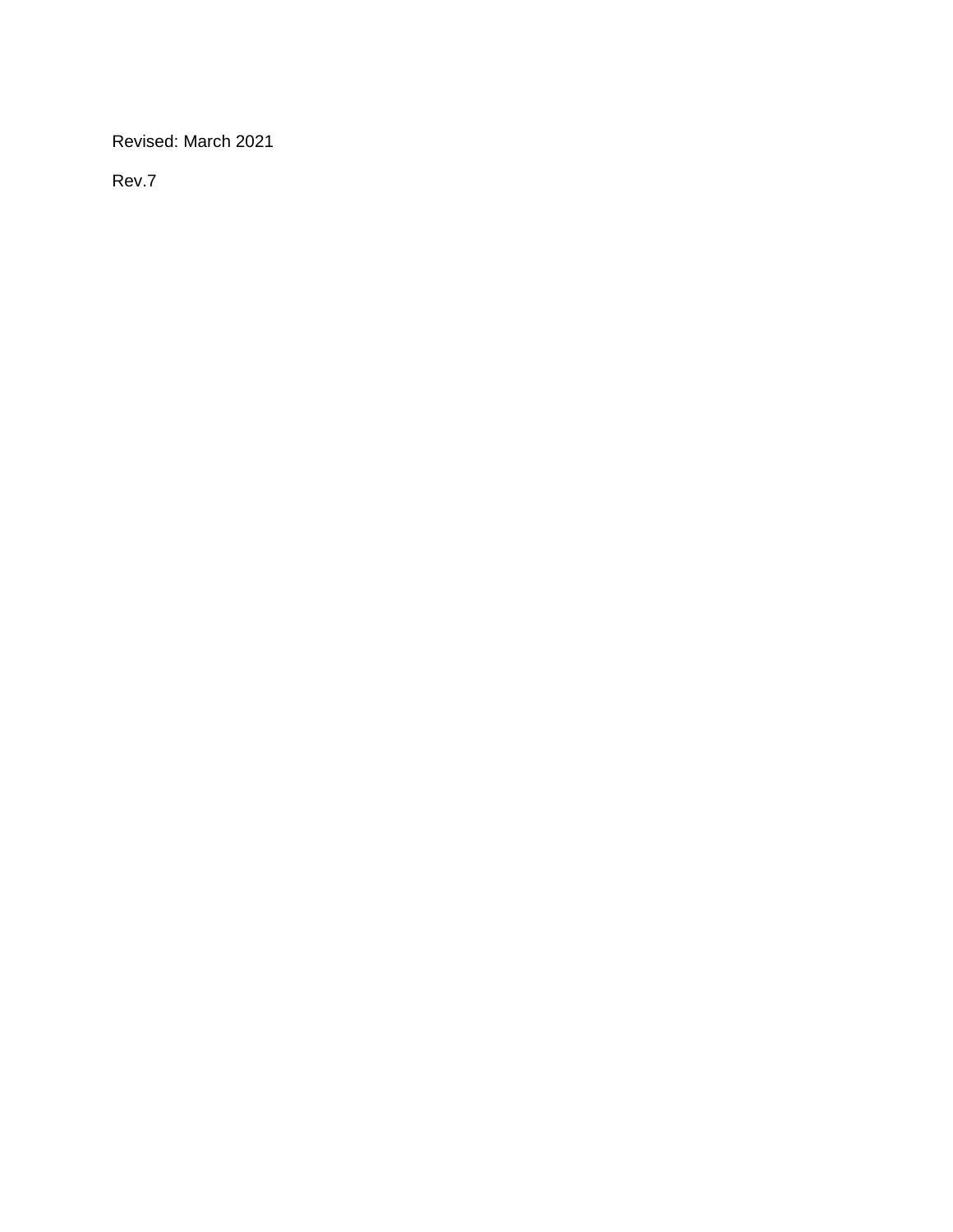#### **Medication Guide for Nonsteroidal Anti-inflammatory Drugs (NSAIDs)**

### <span id="page-19-2"></span><span id="page-19-1"></span><span id="page-19-0"></span>**What is the most important information I should know about medicines called Nonsteroidal Anti-inflammatory Drugs (NSAIDs)?**

### **NSAIDs can cause serious side effects, including:**

- **Increased risk of heart attack or stroke that can lead to death.** This risk may happen early in treatment and may increase:
	- o with increasing doses of NSAIDs
	- o with longer use of NSAIDs

**Do not take NSAIDs right before or after heart surgery called a "coronary artery bypass graft (CABG)". Avoid taking NSAIDs after a recent heart attack, unless your healthcare provider tells you to. You may have an increased risk of another heart attack if you take NSAIDs after a recent heart attack.**

- **Increased risk of bleeding, ulcers and tears (perforation) of the esophagus (tube leading from the mouth to the stomach), stomach and intestines:** 
	- o at anytime **during use**
	- o without warning symptoms
	- o that may cause death

### **The risk of getting an ulcer or bleeding increases with:**

- o past history of stomach ulcers, or stomach or intestinal bleeding with use of NSAIDs
- o taking medicines called "corticosteroids", "anticoagulants", "SSRIs", or "SNRIs"
- o increasing doses of NSAIDs
- o longer use of NSAIDs
- o smoking
- o drinking alcohol
- o older age
- o poor health
- o advanced liver disease
- o bleeding problems

### **NSAIDs should only be used:**

- o exactly as prescribed
- o at the lowest dose possible for your treatment
- $\circ$  for the shortest time needed

### **What are NSAIDs?**

NSAIDs are used to treat pain and redness, swelling, and heat (inflammation) from medical conditions such as different types of arthritis, menstrual cramps, and other types of short-term pain.

### **Who should not take NSAIDs?**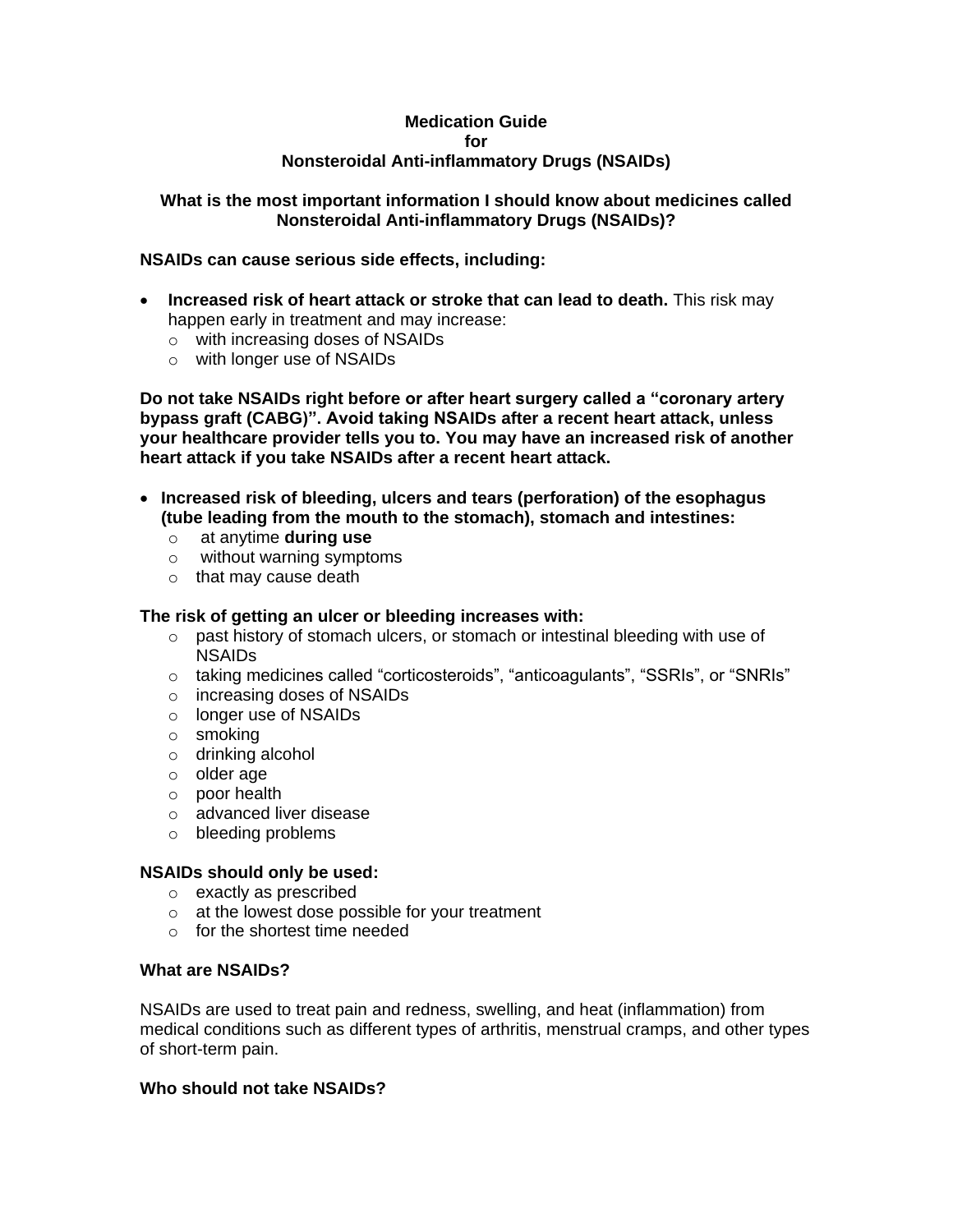### **Do not take NSAIDs:**

- if you had an asthma attack, hives, or other allergic reaction with aspirin or any other NSAIDs.
- right before or after heart bypass surgery.

### **Before taking NSAIDs, tell your healthcare provider about all of your medical conditions, including if you:**

- have liver or kidney problems
- have high blood pressure
- have asthma
- are pregnant or plan to become pregnant. Taking NSAIDs at about 20 weeks of pregnancy or later may harm your unborn baby. If you need to take NSAIDs for more than 2 days when you are between 20 and 30 weeks of pregnancy, your healthcare provider may need to monitor the amount of fluid in your womb around your baby. **You should not take NSAIDs after about 30 weeks of pregnancy.**
- are breastfeeding or plan to breast feed.

**Tell your healthcare provider about all of the medicines you take, including prescription or over-the-counter medicines, vitamins or herbal supplements.**  NSAIDs and some other medicines can interact with each other and cause serious side effects. **Do not start taking any new medicine without talking to your healthcare provider first.**

### **What are the possible side effects of NSAIDs?**

### **NSAIDs can cause serious side effects including: See "What is the most important information I should know about medicines called Nonsteroidal Anti-inflammatory Drugs (NSAIDs)?**

- new or worse high blood pressure
- heart failure
- liver problems including liver failure
- kidney problems including kidney failure
- low red blood cells (anemia)
- life-threatening skin reactions
- life-threatening allergic reactions
- **Other side effects of NSAIDs include:** stomach pain, constipation, diarrhea, gas, heartburn, nausea, vomiting, and dizziness

### **Get emergency help right away if you get any of the following symptoms:**

- shortness of breath or trouble breathing • slurred speech
- chest pain
- 
- swelling of the face or throat
- weakness in one part or side of your body

### **Stop taking NSAID and call your healthcare provider right away if you get any of the following symptoms:**